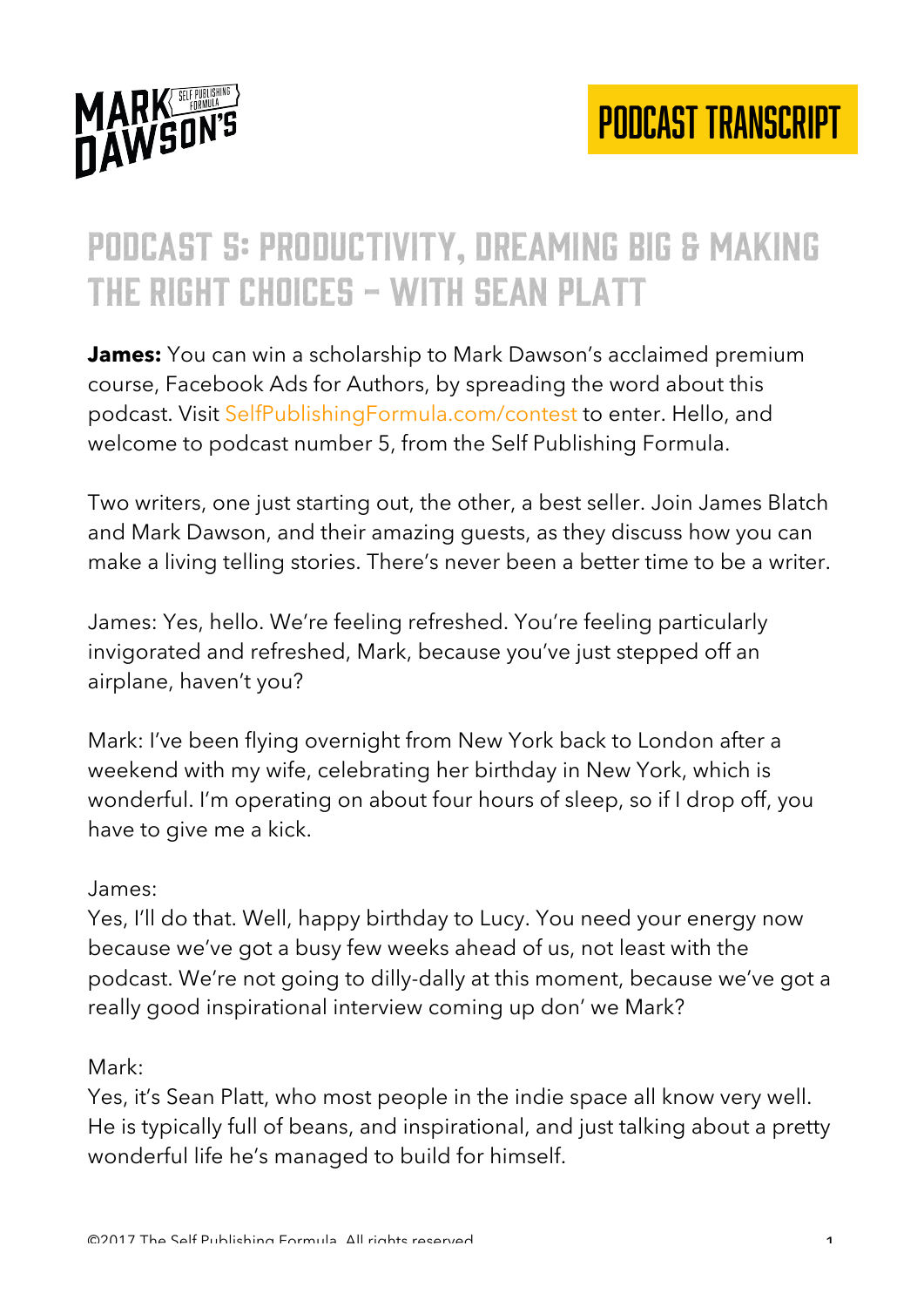



#### James:

We're delighted Sean Platt is joining us. If you don't know, Sean is the founder of Sterling and Stone, an indie publishing phenomenon. It also houses the imprint realm in 'Sands,' 'Collective Inkwell,' 'The Smarter Artist,' and others. He writes with Johnny B. Truant, David W. Wright, and Garrett Robinson. He's enjoyed great successes with a series including 'Invasion', 'Yesterday's Gone,' and 'The Beam.'

He's built a wide ranging podcast network including the very well known Self Publishing Podcast. He's lead the groundbreaking Fiction

Unboxed project, and he's currently designing a story building app that met lofty funding goals on Kickstarter. He is ridiculously prolific, somehow seems to have extended the hours available to him on any given day. He's also one of the more, should we say unashamedly ambitious people in the indie space, with a series of goals that seem like they might be too ambitious until he goes ahead and does them anyway.

We've got a whole host of questions for you. I think we do want to start off with that whole thing about your work ethic and your approach. There's a lot going on in your life.

Your achievements, I've just listed a few of them there. How do you do this? How do you set about every day when you wake up? How do you order your life and these targets?

Sean: Well, I've been working since forever. I actually don't think there's a single person on either side on my family that has an actual job, where they go in and punch in. I think we're just allergic to it. My grandpa owned basically what was a junk store, but it was an awesome junk shop, on Olvera Street, which is the oldest street in California. He was Mexican. It was Ramos Imports. He just got a bunch of stuff from Tijuana and would mark it up, and it was a junk shop. He had it for 54 years and it was his business.

My parents owned a flower shop for 30 years in Long Beach, California. That was just awesome. From the time I was very, very small, I used to work there. I mean, I was ripped off, I was paid like a dollar an hour or something ridiculous. It still was money that I got to make from a very small age. I'd go in on the weekends and have to clean up the dried flowers and things like that. It was punching a clock at a very early time.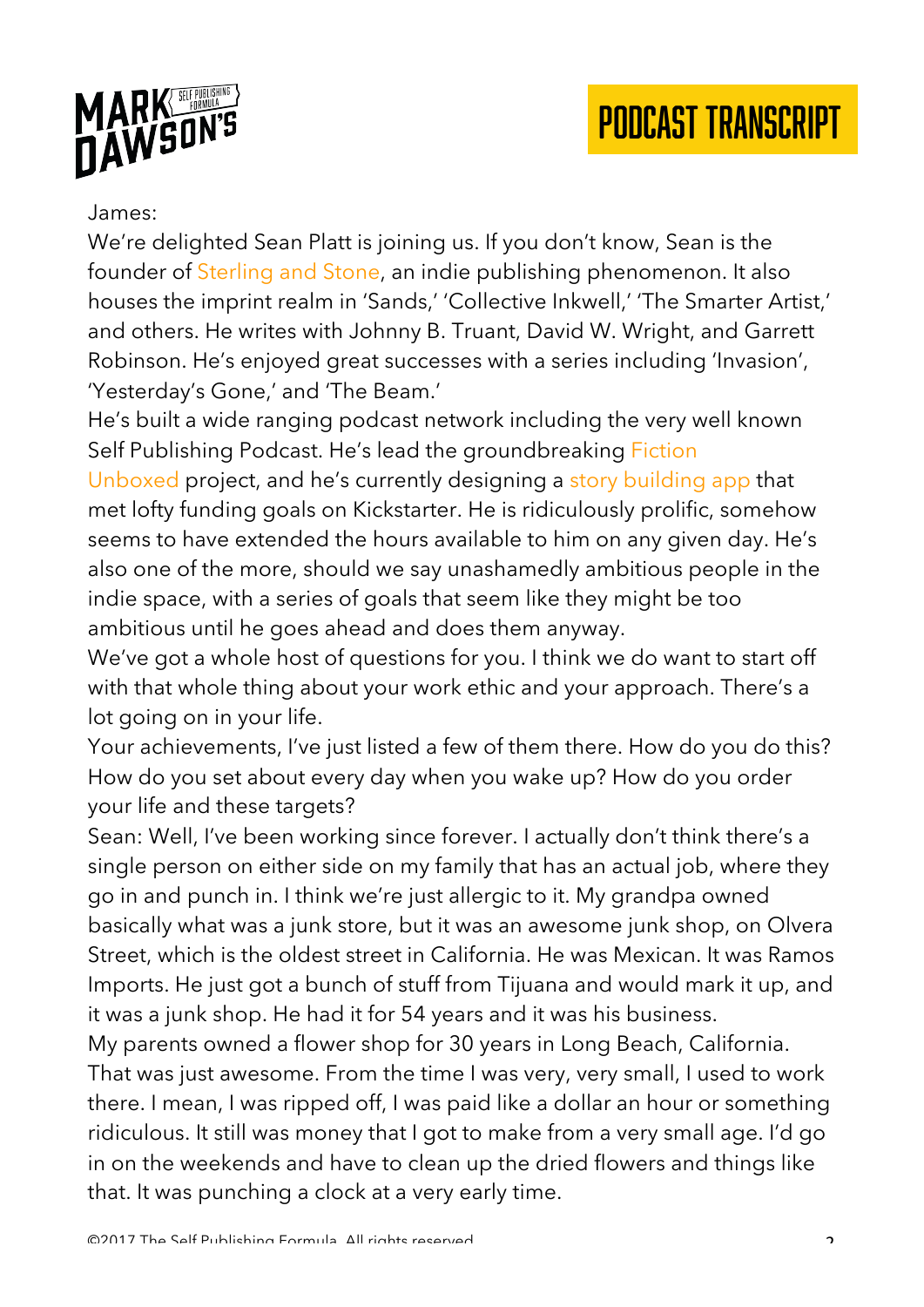



By the time I was in fifth grade, I wanted more than the \$1.25. I think that's what I made back in, what would that have been? Like, 1985. A \$1.25 an hour, and I wanted more than that. I knew I could make more than that, so I opened up a little business selling stuff on the playground. I would repurpose GI Joes; and take five of them and deconstruct them and put them back together, sell mutant GI Joes for a markup.

Garbage Pail Kids were really big at the time, so I had my mom drive me 30 miles to this Altadena liquor store that would sell them to me by the box. I would go through all of them and take out the most rare ones, and sell them individually. Then, make big giant bundles for a bargain price; and both would sell because people are different. Some people wanted the premium individual cards, and some people would want the bulk packs; but I would triple what I spent on each box, so that was cool. I just learned, and I learned to sell. It just seemed like a lot of fun. That kind of went away for a while, but I was always working in the flower shop.

I actually didn't have a lot of ambition from the time I was 15, 17. I just wanted to play, because I was in high school. That's what you do in high school, you play.

When I got a car, that was the deal. I went straight from getting my driver's license, I drove immediately to the flower shop and loaded it up with flowers for that afternoon's deliveries. That was the deal. Like, "Hey, you want to have a car, then okay, but you're going to do the deliveries and wash buckets every day after school." I did, and I enjoyed being around the shop a lot.

When I was 18, I dropped out of school early, actually, because I just was a terrible student.Once I had the car, I wasn't going to school very often. It was just a bad recipe. I just started really throwing myself into the store. Then when I was around eighteen years old, these two girls who worked for my family, really through a lot of my childhood … One of them I saw as an older sister. They just stole from my family, and opened up a shop one mile, three-quarters of a mile away. They took a lot of our clients, and all of our standing orders while my dad was in the hospital.They just kind of snuck away in the middle of the night and opened up a shop. I was just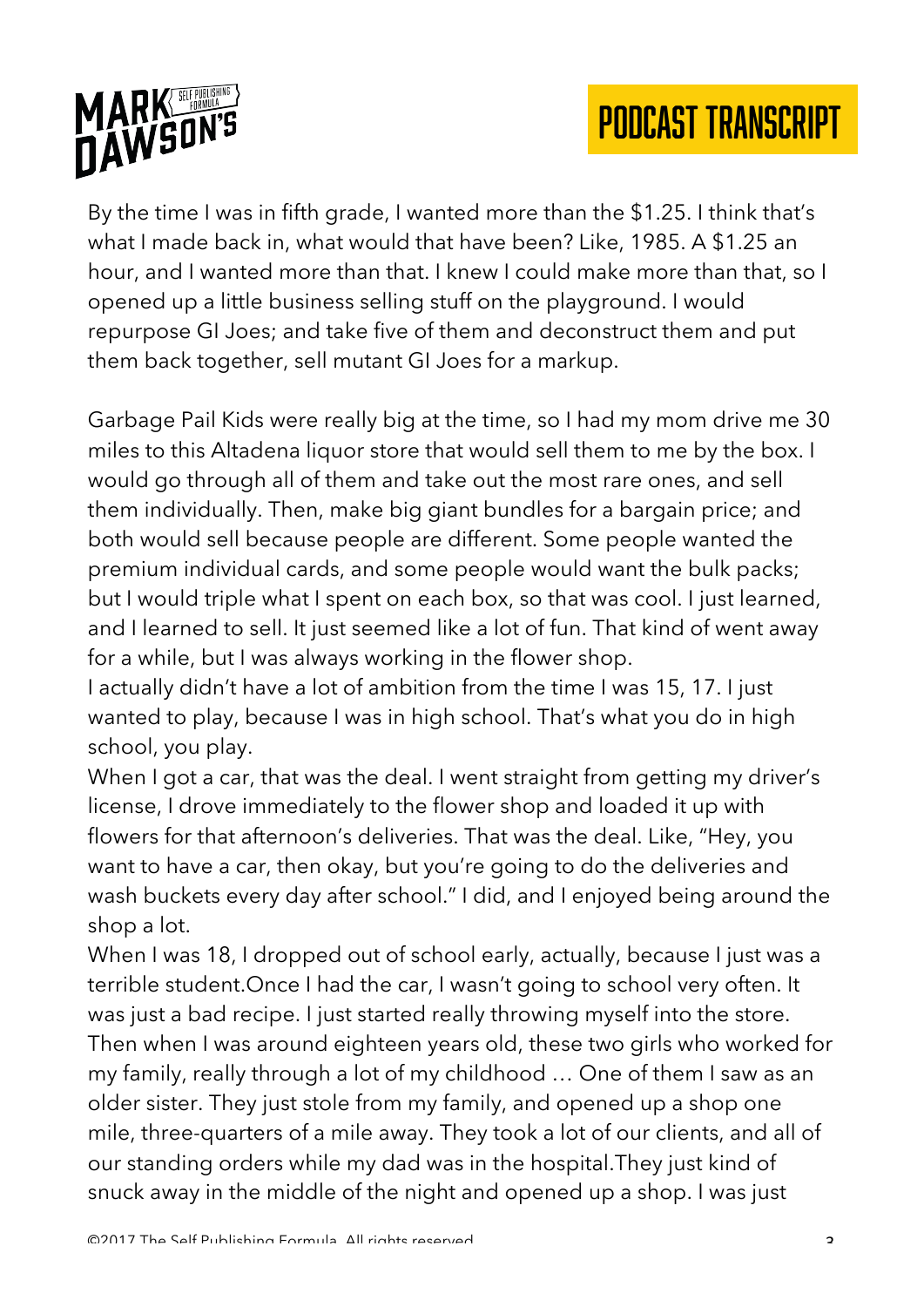

furious. I had all the anger an eighteen year old can have. That's when I think a lot of my ambition was born. It was just really misdirected because I opened up five flower shops in the next two years.

James: On either side of the two girls' shops.

Sean: Yes, yeah. The mandate was, "We have to break even." I didn't care about making money. I cared about putting them out of business. I had to juggle a lot of employees. I was 20 years old at the time. I was juggling 20 odd employees.

This is the nicest part of Long Beach. It was a tiny little shop, I mean tiny. The rent was \$5,000 a month. I just had to break even, just break even. I could do it, I could do it. It was ridiculous. It was so stupid. I seriously wasted a couple years of my life, but I learned a lot. I got to be really scrappy, and the ambition was born there.

There was a big divide between my father and I, and the way we wanted to run the business. I was making deals because I had to have such bottom line prices, and such great quality, I was making deals directly with the farms and buying from pretty much the best farms in the world; but I was buying direct and importing direct so that I could pay way less than I would downtown at the flower market. There were just ways that I wanted to keep doing that with the business and scaling it. My father was a little bit afraid of some of those directions.

Eventually, after working there for one, two years, I opened a preschool with my wife. Our children were very young. I was working like 70 hours a week, so I wasn't really seeing them. My son was one, and my daughter was two and a half. I just thought, "Oh man, this is … This is rough. You know, they're growing really fast." We opened the preschool, I did that for a few years. That's when I finally started writing, so that was like eight years ago at this point, seven years ago. That was the first time I ever wrote.

Again, like I said, I dropped out of high school so I didn't really fancy myself a writer at all, but I'm verbal, clearly. I can tell a story. So I just had to slow down enough to get it on the page. There were a lot of false starts, but it was a little bit like the flower shop thing. Trial by fire, I learned really fast. I started out writing \$5 keyword articles.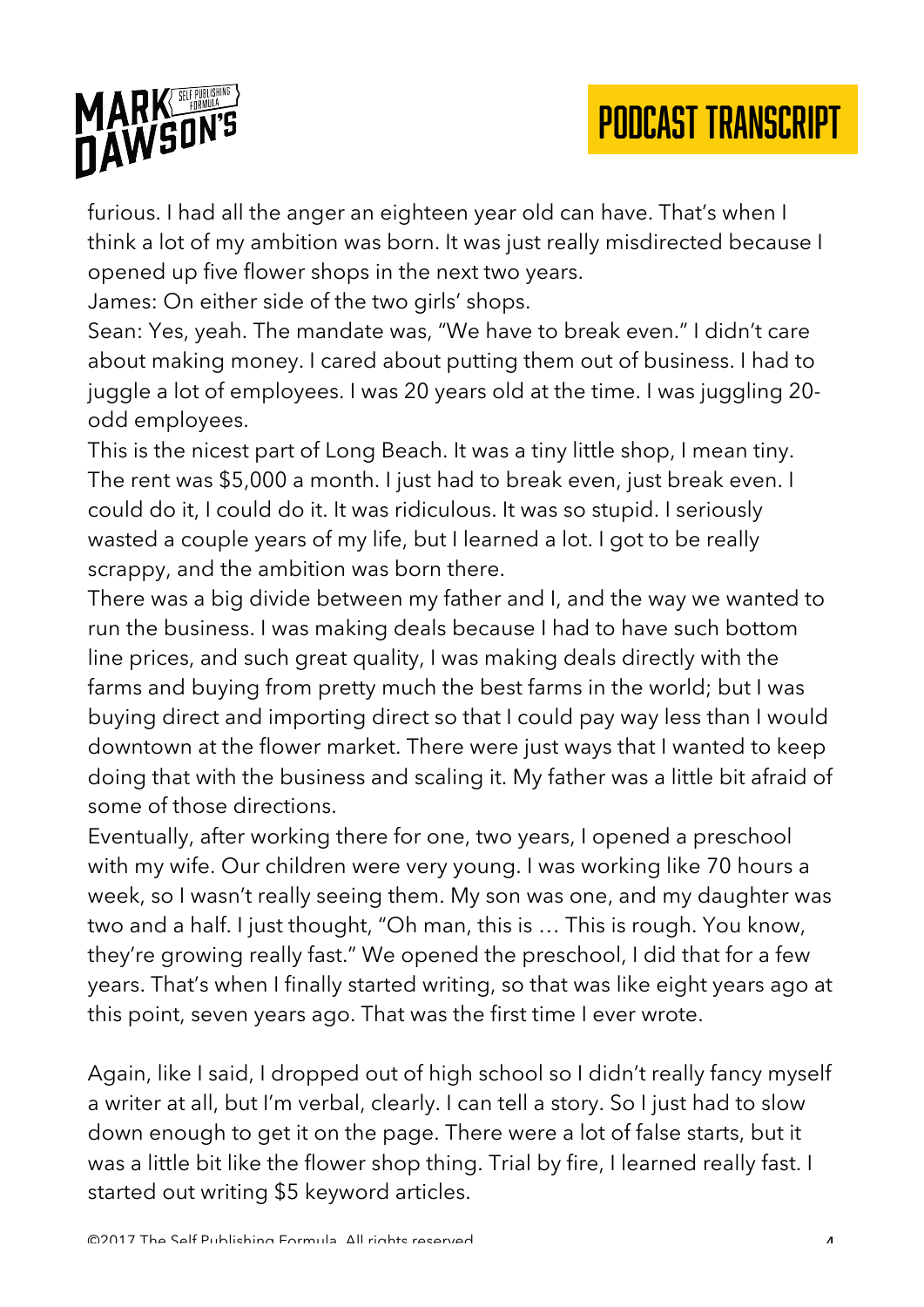

Again, this is where the work ethic is there. I was used to getting up early. The flower shop business is hard. You got to go downtown and buy flowers at about two, three in the morning. You'd work seven days a week, and holidays, when everybody else is kicking back, are your hardest times. It's a little like owning a restaurant, or maybe having a farm as a family, where you just do what needs to be done and you don't bitch about it. I've always been able to just work. In fact, next week I'm taking a vacation. It's the first legitimate vacation I've ever had in my life.

James: Define legitimate. I mean, how much work are you going to do? Sean: I'm actually not. I'm going to be on a boat in the middle of the sea, and I'm actually unplugging. Even when I got married, what 15 years ago when I got married, it was a three day weekend. Every vacation that I've taken since has been either business-related in some way, or a lot of family obligations. I went to California to visit my family this last summer, and we were just scheduled down to the minute. It wasn't really unplugging at all. We're taking a vacation to the Caribbean. I'll be gone for a period of time and actually unplugging. Yay for me.

Sean: That's the first time. It's always been kind of just relentless. When I realized, "Okay, I want to write. We're going to close our preschool," which was ballsy. It was really ballsy. I had a Southern California mortgage to carry, and I thought, "You know what? I'm smart. I'm driven. I can make this work." My wife has this almost unreasonable, unflinching faith in me. She championed me and said, "Go, go, go." Even though it was probably the wrong thing to do. I was writing keyword articles for crappy SEO companies. It was the worst job ever, and I would get paid \$5 an article. They had to be 500 to 750 words, but I would write 20 of them in a day. That still wasn't nearly enough to cover our mortgage. I learned to copy-write, and that's when the money came in. I made really great money as a copywriter. I lost my house, but got out of debt, at least a little. James: Who did you copywrite for?

Sean: I was a ghostwriter, so a lot of people. I wrote a lot of info-products. I wrote a ton of sales letters. If you're a good copywriter for a sales page, you'll never go hungry, ever. You can double your rates from one job to the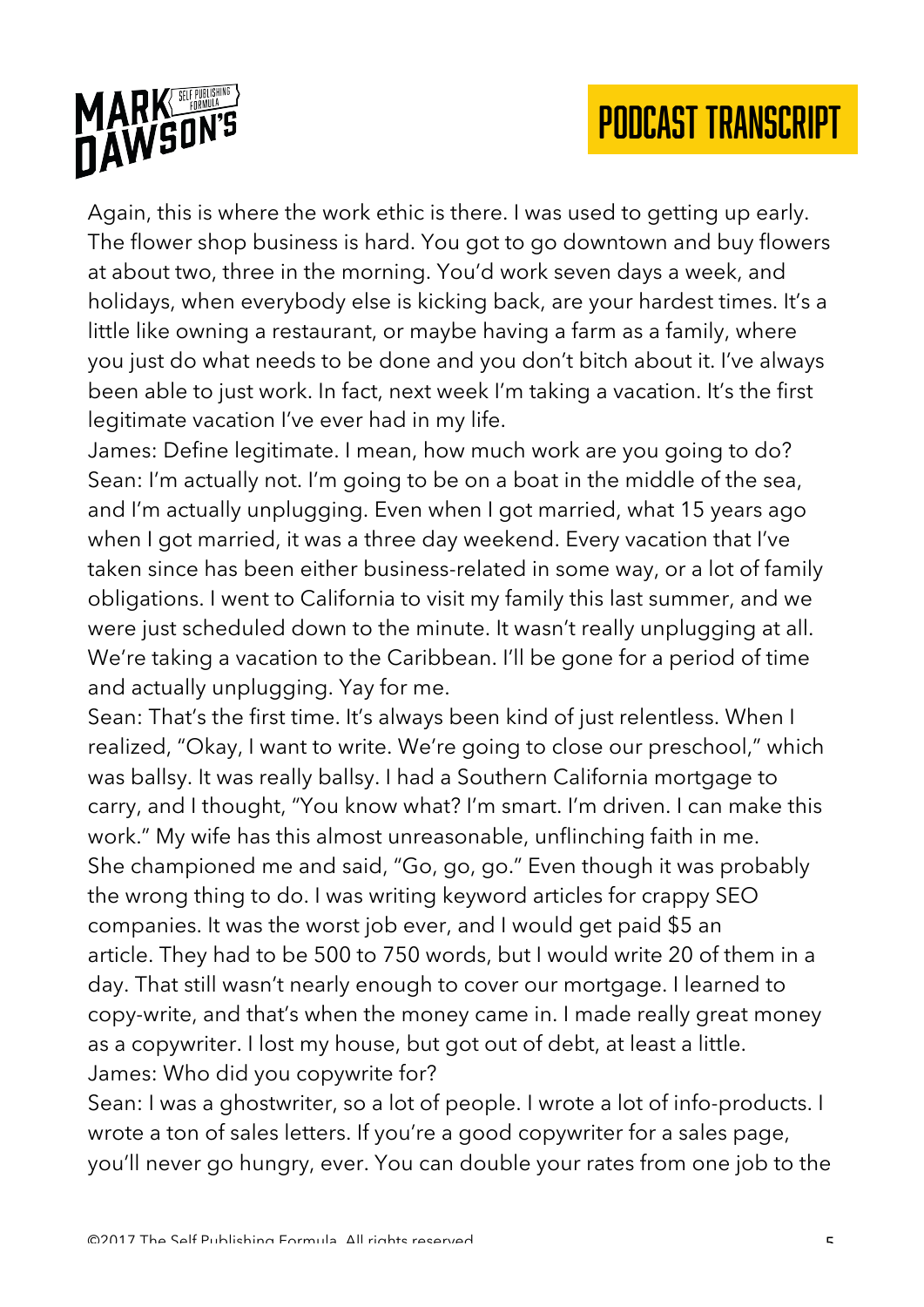

next; and people will pay them anyway because a sales letter that converts, it's an ATM machine. I got really good at that.

Then, I started working with someone named Laurie Taylor. She paid me an absurd amount of money to work with her. She hired me as a copywriter, and then pretty much after three months working with her, I became her right-hand person and consultant. I basically became her idea person. She lived in Cincinnati. I was living in Long Beach at the time; but it was real convenient timing because I had just lost the house. She set me up in a house in Cincinnati and just compensated me really well, and treated me really nicely.

It was the first time I had ever been paid for my brain, which was very attractive to me, because someone was saying to me, "Hey, you're smart. I'll pay you just to talk to you." I liked that a lot, so I did that for a few years. During that time, I did a lot of underground copy. I did a lot of her sales letters. I did a lot of stuff, a lot of consulting.

I worked for a health insurance company and got onto SEO keywords. I was pretty ninja at SEO, and I ended up getting the number three results for "health insurance," on page one.

James: Wow, and that's competitive in the states.

Sean: Yeah, it's the most competitive. I think cigarettes and sex are both really high, but health insurance is right up there. That was pretty cool, but then Kindle dropped in 2010. I pretty much thought, 'I am never going to have client work ever again.' I left that really stupid lucrative job, stupidly lucrative, it wasn't stupid. It was stupidly lucrative. Just decided, "You know what? It's going to take a while, but long term, this is what's best for me, and for my family, and for my soul, and kind of for the things I want to do with my time."

I left that job, and I started publishing on Kindle with Dave. I had been working with Dave for a while already. In fact, when I first got my job with Laurie we shared money and he helped me whenever he needed to. Then, I squirreled away a little bit, and was to bankroll our early days of 'Yesterday's Gone' when we were writing that. Then, I moved to Austin, because I didn't really need to be in Cincinnati anymore. Even though at that point, Laurie had become one of my best friends. I'm godfather to her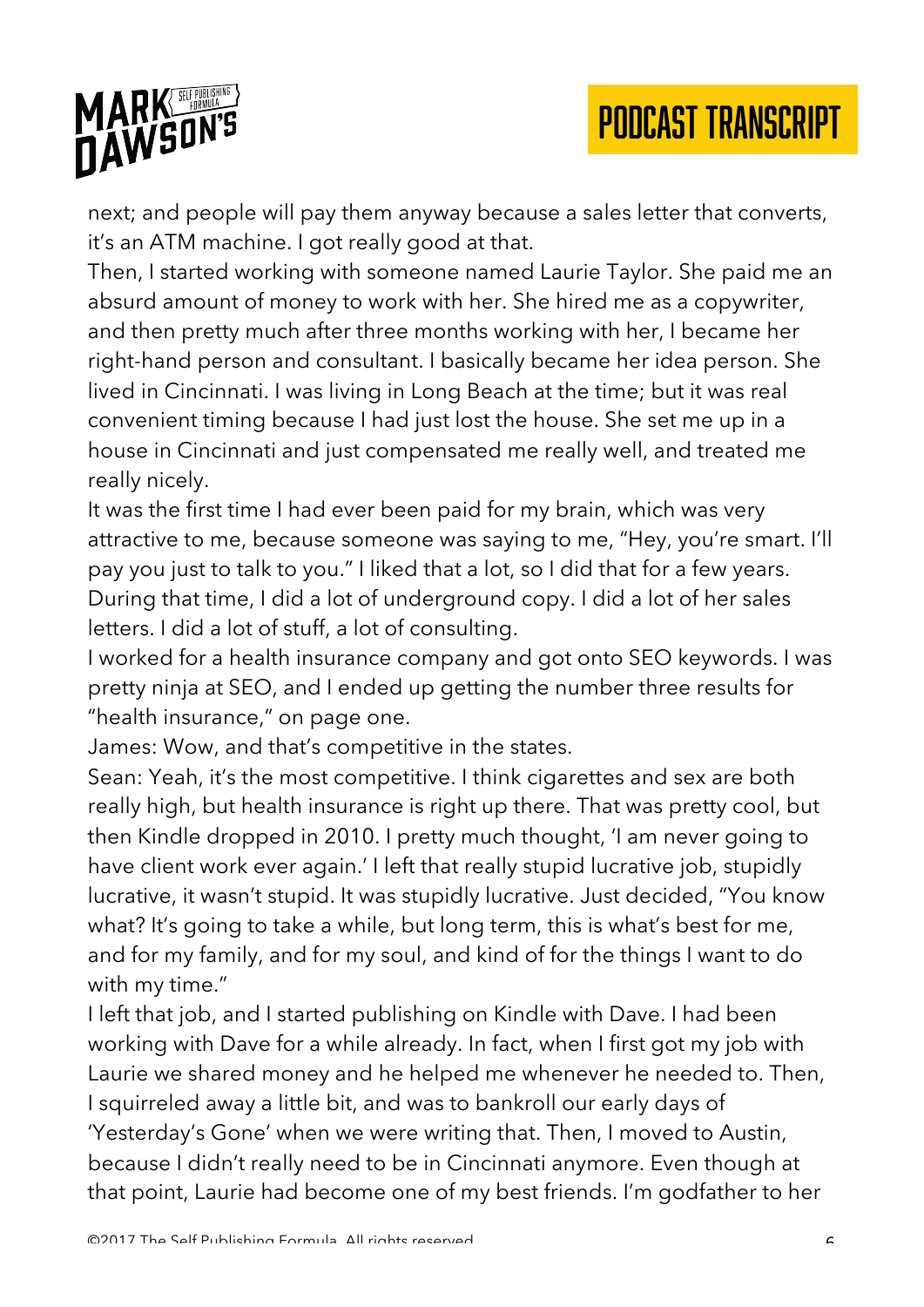

twin boys, actually. I still didn't need to live in the city, and Austin is just so creatively vibrant. It seemed like a really good place to reboot my career and the things I wanted to do; so I moved out here.

Actually, the very first iteration of Sterling and Stone, I started with Laurie. I had Laurie, and I had one other partner, and we were writing non-fiction books. We were producing three books a week at the time. The first version of Sterling and Stone had three full time writers, three full time editors, a marketing director, which Laurie was, a guy named Matt, was our production manager, and then there was me. We would do really simple keyword books. Let me think of one … 'How to do X,' right? How an author can set up a Pinterest profile, like very simple … We were answering one question in about 10,000 words.

James: Is this is going straight onto Kindle?

Sean: These would go straight onto Kindle. We did, I want to say, just over 50 books. Then, I folded, because the two main partners weren't really getting along; that was Matt and Laurie. I got along with each of them individually really well, but they didn't really get along with each other and it just felt like … my spidey sense was tingling, basically.

Also, it was getting away from what I really wanted to do, which was to produce fiction. I wanted to make fiction, and we were doing a lot of nonfiction books. The best thing that came from that early iteration is, I don't know if a lot of people know this, but there's a fully existing season one of 'The Beam,' that Johnny and I did not write together. That I wrote as part of this production model, which was kind of born with the first iteration of Sterling and Stone. I had mapped out the season, and I was acting like a show runner. Then, I would have a writer come in and write the show. When it was all done, I didn't think it was good enough, so I shelved it. Then, I took it back off the shelf when I started working with Johnny because I thought he would be better able to articulate the story. That was all really cool, and then we started a podcast right about this time. Johnny nagged us into it. I'm really glad he did, because it's been one of the best things in my life. Just the working relationship I have with Johnny and Dave, and it's been really, really amazing. That was a lot of talking.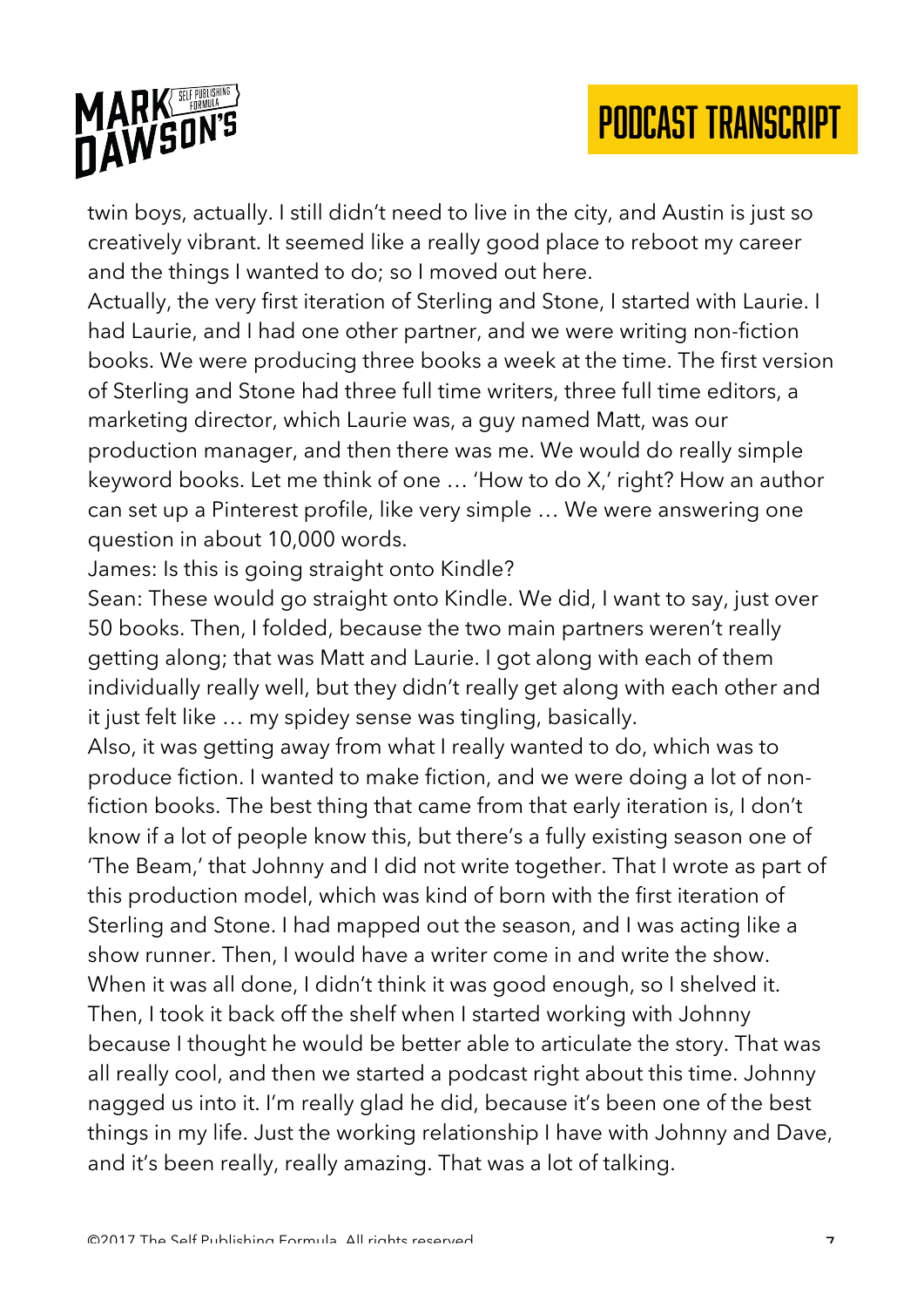

James: Yeah, well I don't know about Mark, but I've got follow-up questions, straight away. I want to take you back, because I think everyone is fascinated with what makes an entrepreneur tick, and you gave us quite a bit of insight into that.

My two follow-up questions to that, one is what the two girls did to you, the two women, to your family business. I wondered now when you've been in the cut and thrust of business for a long time, whether you have any sympathy at all for them, just thinking from a business point of view, where you still think that's just not the way to behave ethically, and you still feel the same.

Sean: I absolutely feel the same way. I would never, ever treat anyone like that. Honor is really important to me. Now, I would never behave in the way that I behaved, because I think my behavior was equally wrong. It was really easy to justify at the time, but no, that was stupid. It was really, really dumb. I should have let karma take care of it.

James: It's not ethically wrong. I think I completely understand you, and I would probably have done something similar. It may not be, perhaps the most sensible thing, to have done.

Sean: Yeah, sensible. That's exactly right. It wasn't sensible. It really ended up just wasting a lot of my time, and that was silly. What did I benefit from that? I mean, some good, in-the-trenches knowledge, for sure. James: Yeah, you learn some stuff.

Sean: But no, I would never be friends with somebody, and then turn around and do that. They literally stole. They stole, and I don't think there's any circumstances ever where that's okay. On the other hand, I don't think that I needed to open up five shops in a circle around them just try to squeeze them. That's a little bit silly.

James: It's who you were then, and it's partly made who you are now. I find that really interesting, because there are industries, the advertising industry, over the years, where everyone steals their clients and sets up their own agency the moment they can; where this type of behavior has long been part and parcel of it. I really love the fact that hopefully, and I think Mark and I consider ourselves in this space as well, where we operate in a different way.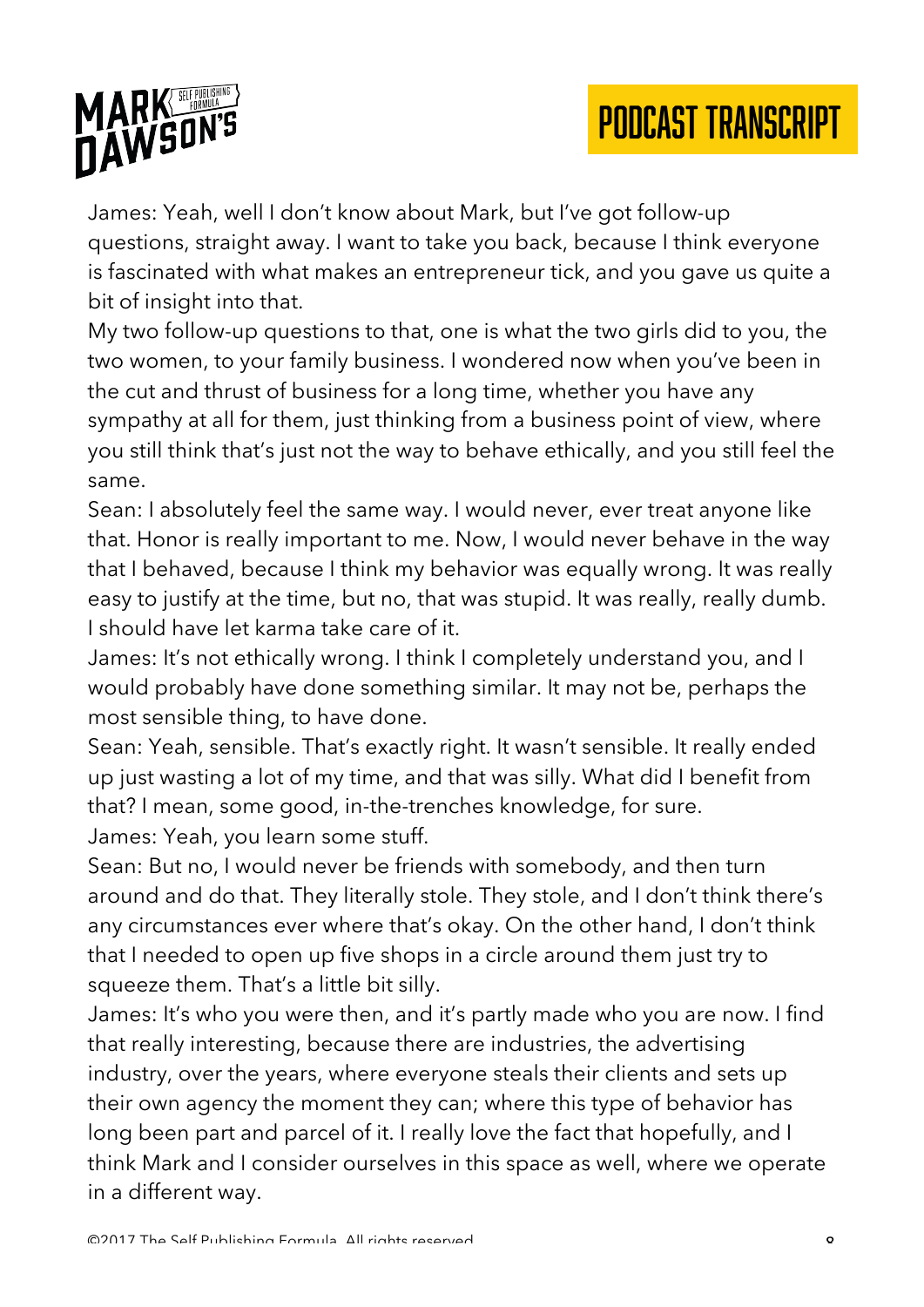

I hate to use the '2.0 expression', but it's a new way of doing things where you do it because you enjoy it, and because you want to be with these people, and you want to make progress together. You don't do it at each other's expenses, certainly not to that degree, anyway.

Sean: I remember at the time I was complaining to my hair dresser about this. I really liked this guy. His salon was right next door to our flower shop, and I had gone to him since I was a kid. I just expected him to share in my outrage, and he just absolutely did not, because that happens in the salon business all the time. Yeah, I mean I can understand it, but I know I would never do that. If somebody did that to me now, I wouldn't sue anybody if they stole from me, which is maybe a silly thing to say out loud.

I feel like I'm a smart person and I'm great to work with. You lose the ability to ever work with me again because you wronged me. I can't trust you, and if I can't trust you, I'm not going to work with you. I feel like that's a big loss. The relationship is much more valuable than anything you're going to steal from me.

James: I'm going to let Mark speak in a minute. I've still got more questions. Sorry, Mark. I'm hogging Sean. My other question is about work life balance, because obviously by your own admission, you've been this workaholic. You get up in the morning, you beef up the hours every week; you're taking your first holiday soon. There's a lot of talk in this space … People like Pat Flynn and 'the passive income,' and Tim Ferriss and "The 4- Hour Work Week."

A lot of people saying that the idea of doing all this, of getting these income streams from various sources, and podcasts, and all the rest of it, is that you don't have to work. I always think that's a little bit contradictory, because the people who are able to do this, who are so motivated that they can forge these new areas, are exactly the opposite of the people who don't want to work and only want to work four hours a week.

Can you find a way where you can just sit back and start enjoying the revenue streams coming in without being at it all day?

Sean: I think that's a great question. I think that there's two sides to that. First, I do think that you're absolutely right. I think that the person who is going to enjoy those revenue streams is a person who, that's part of the art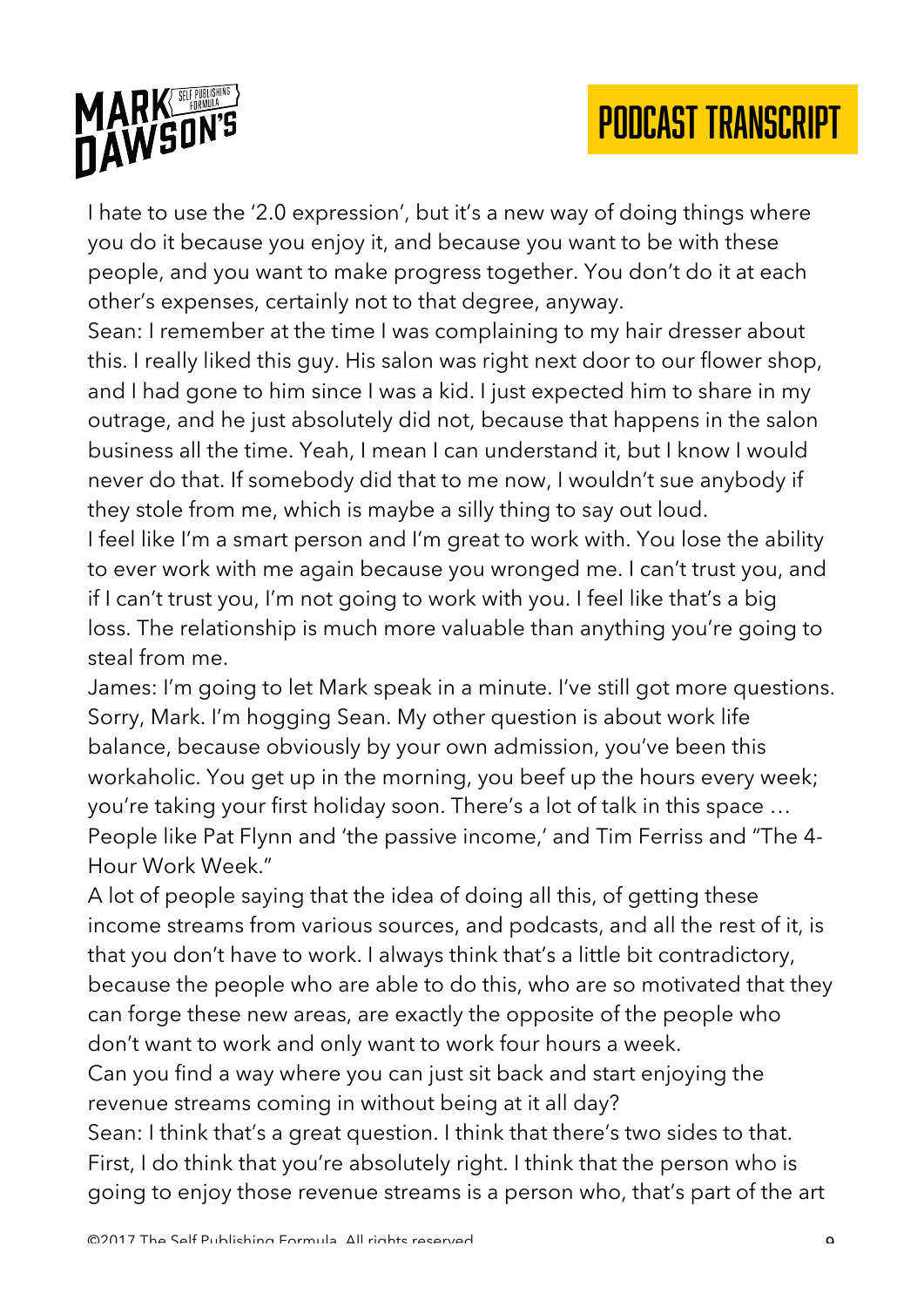

for them, is creating those revenue streams. They're not just creating them so that they can sit back and enjoy them, they're creating them because that's part of what they want to do. I come back to this all the time. If I all of a sudden had 30 million dollars in the bank, I wouldn't be doing things much differently than I'm doing right now.

The company has grown a lot in the last year, so a lot of our infrastructure is taken care of. There has been a lot of stuff that's taken off of my plate for the first time in seven years since I started out on all of this crazy adventure. To my credit, I haven't filled that with more work, which is what I would typically have done. If I've just cleared ten hours a week off of my plate, I would add ten hours of new stuff. Lately, I've not. I'm exercising every day. I've never done that in my life. I'm exercising every day, every Wednesday I have date day with my wife. I started that in September when the children went back to school, and I haven't missed it one time, except when I had to travel. It's these other things that I'm putting into my life, which I think makes me a more complete, more balanced person, and therefore I'm refueling my tank, which I think makes me able to do even more. I don't think it's about doing less. I don't get joy out of doing less. I find that I have work life balance because my work is, in a lot of ways, my life. I enjoy everything that I do. I think you find, for me personally, I find work life balance by not doing anything I don't want to do. I can work 70 hours a week because I get to see my children whenever I want, and I love all of the projects. As long as I put my love for what I'm doing ahead of other things like money. Because it's not that I don't like money, of course I like money; but I also am a very long term thinker. I tend to believe if I just keep doing what I do, I'm going to make more money than I can spend over my lifetime, so what's the point of hustling in ways that are incongruent with my passion?

Mark: I agree. I think I share that way thinking, too. I don't think I told you this before, Sean, but I was a lawyer when I came out of university in the city of London. Those would be 70 hour weeks, typically. The kind of place where people would leave their jackets on the backs of their chairs when they left at night so that the partners thought that they were still in the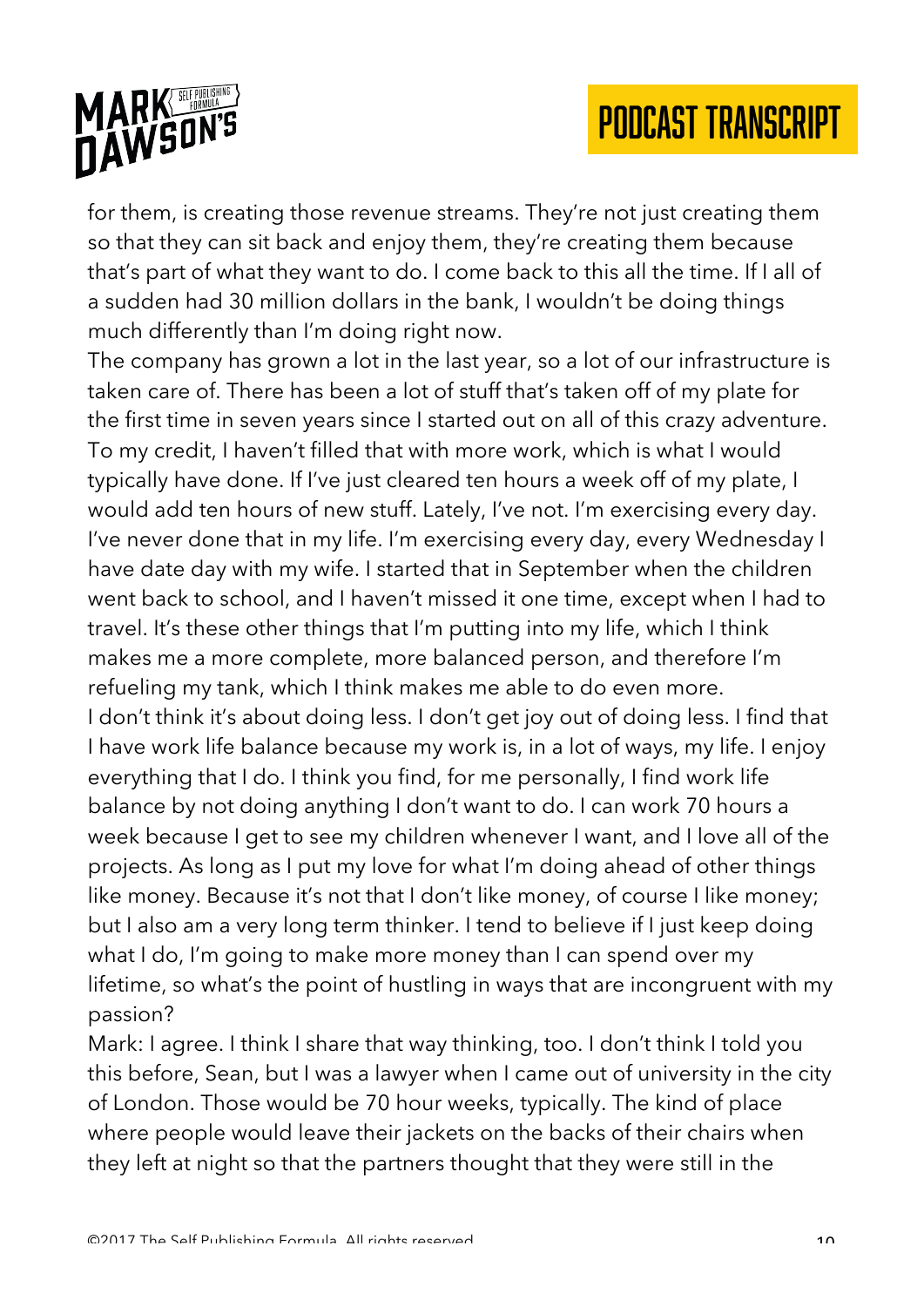



office. Those are horrible places. Certainly not for me, but I've probably worked those same kind of hours now.

If on my Sunday night, I can go to bed excited about the next five days, I know I'm doing the right thing. For too long, for 15 years, probably, I would go to bed on Sunday and was regretful because I had another five days before I got to the weekend again where I could do my own thing. Yeah, it is hard. I definitely work hard. You work extremely hard. When you're enjoying something, it's not really work, it is a blend of work and life. Sean: Yeah, it's life. I sit down on Sunday morning, and I'm pretty religious about this. I don't go to church, but every Sunday morning, I do sit down and I plan my week. I've done this for ever, really. When I was writing a lot of copy, or when I was juggling things with Laurie, it's other times in my life, or even the very early days of Sterling and Stone, I would have these big, long lists of to-dos when I'm planning out on Sunday. My week, it would give me kind of a sinking feeling in my stomach, like, "Ugh. So much to do. There's just so many Ts to cross and Is to dot, but I'll get to it."

Now when I'm planning my week, it's like "Aw, I can't wait to do that! Oh, I can't wait to do that! I can't wait." It's not like there's never anything that I'm not looking forward to, because of course there is; but by and large, almost everything that I'm doing at any point in the week, I'm excited about it. I'm looking forward to it.

Mark: In practical terms, what does your day look like? What time do you get up? What time do you fold the laptop up and finish?

Sean: I get up at 5:30, and that's pretty religiously. Sometimes a little before 5, but I cannot remember the last time I set an alarm at all. Mark: Wow.

Sean: I don't need to. I wake up, and that's the time I wake up. I go out and I make coffee, and I get right to work. It's very easy for me. I do creative, so it's very easy to get lost in email. It's very easy to get slacking and just stupid, stupid stuff that all of a sudden, your day is gone and you're like, "What did I do today?" It's so, so easy, and I know that about myself. I also know that, I think the best way to be productive is to know who you are, and trick yourself into being good, you know? If you like to eat cookies,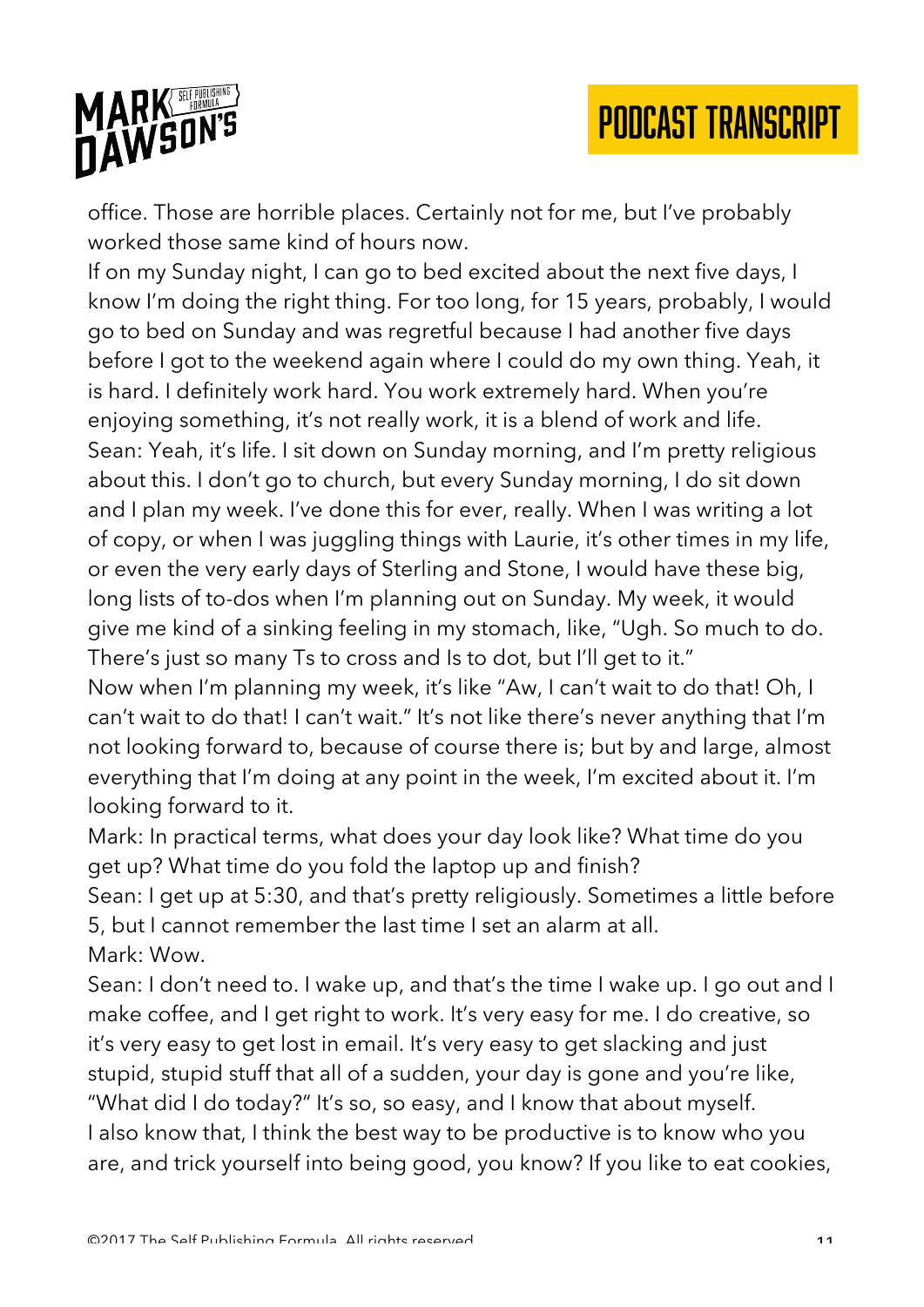



don't put them in the house, right? That's basically my deal. I really try to kill distractions.

I want to get four to six hours of creative stuff done before I do anything else. That means beats and outlines for new stories. That means editing stuff. That means writing, anything that is just actually producing work has to be done in the first part of the day. Right now, it's actually 9:30 for me, a.m., and I never, ever do anything at this time like this. I never do interviews at this time. I'm always creative. The reason we're doing this is because I messed up our last time. I got to own that. I wasn't going to make you guys do a later one, because I messed up the time.

James: We're very grateful. We do feel a little bit honored.

Sean: No, no. It's because I messed up, you know? That's the right thing to do. When we first made the appointment, I was "No, this is when I can do that." I think protecting your schedule is important. I think it's really easy when you're us, right? You're entrepreneurs, you work for yourself. We're creative, and we kind of are a little flopsy-mopsy with our day. Just say, "Oh, I can do it then, because I'm not doing anything else. I can do this other thing later." I think the more that you build routines into your life, and you're consistent with those routines, I think the more you're training yourself to be successful.

Mark: That's the morning, I'm with you on that.

I definitely do my creative work in the morning. Do you stop for lunch? Sean: I do stop for lunch. I stop for lunch at the same time every day, which is noon-ish, when my wife comes home from hot yoga every. She goes every single day, and that's when she comes home. I step away, and we bond. We have lunch. Then, I take a nap, most days, because I used to not ever take a nap and I would just power through stuff. Now I find that if I take a nap, it's pretty great. I wake up really refreshed and I have a little bit more energy for that last part of the day. It's not a long nap, it's 30 minutes; but it's enough to just reset me. It's nice. I'm laying down with my wife, it's a very sweet time of the day.

After that, I get another little bit of whatever done, usually admin-type stuff, email, checking in on Slack, that kind of thing. Then, at 2:00, straight up, I have a meeting every day. It's either Johnny, Dave, Garrett, except for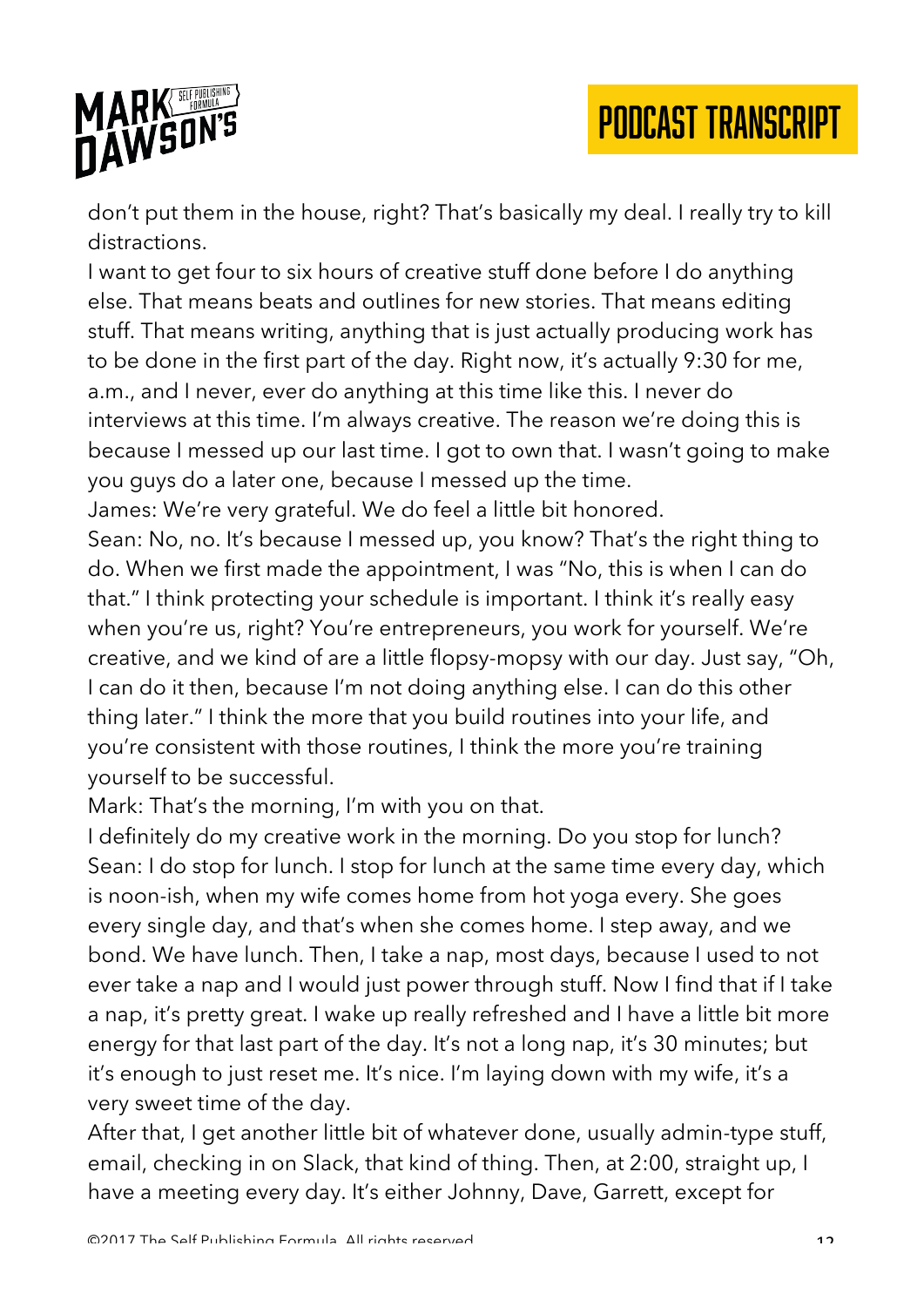

Wednesday. Monday is Garrett, Tuesday is Johnny, Wednesday is date day, Thursday is Dave, and then Friday is podcast mania.

Mark: I'm really interested in the nap, because I think that's a big of a growing thing now, but it's still certainly in the UK, it feels massively unacceptable. I think even you hesitated slightly as you were saying it, slightly self conscious.

Sean: I totally did, yeah.

Mark: I would really struggle to do it, not because I'm not completely convinced. I think it's a really good health benefit. I think it would make me more productive.

I would struggle to do it because of the self consciousness and that nagging feeling that you're sleeping in the middle of a work day; and this is not what you're supposed to be doing, which is ridiculous, right? Sean: It took me a long time to do it. What was funny is, I would encourage Cindy every day to take a nap. She's like, "I don't want to nap. You're not napping with me. I don't want to do it." I started doing it just because I wanted her to nap. I knew that she would if I did. It was kind of funny because I'll lay down, and I will literally be out in under a minute. Then, I will wake up 29 minutes later. It's amazing how like clockwork it is. I do set an alarm for my naps, where I don't for nighttime. I'll set a timer for 30 minutes, but I'm always up right before it goes off.

I think the brain is pretty amazing, if you allow it to be. If you give yourself the circumstances to allow yourself to thrive in those ways, I think we do, we surprise ourselves. I found that a 30 minute nap almost always is awesome. There are a couple of times when I wake up, and I'm more tired. I really wish that, "Oh, well I don't have a meeting now." I still wake up in the 30 minutes, but I wake up feeling really serene. I kind of feel quiet, and I'd really rather just do something quietly creative, or even just answer emails, rather than getting up and having my meeting.

Now, I started doing this midway last year. I'm not exactly sure when, but all of my meetings are walking meetings now, which is a way that I can be healthy. I know that between two and four each day, I'm walking for those two hours. We're writers, we sit a lot. It's not healthy, so I'm trying to build a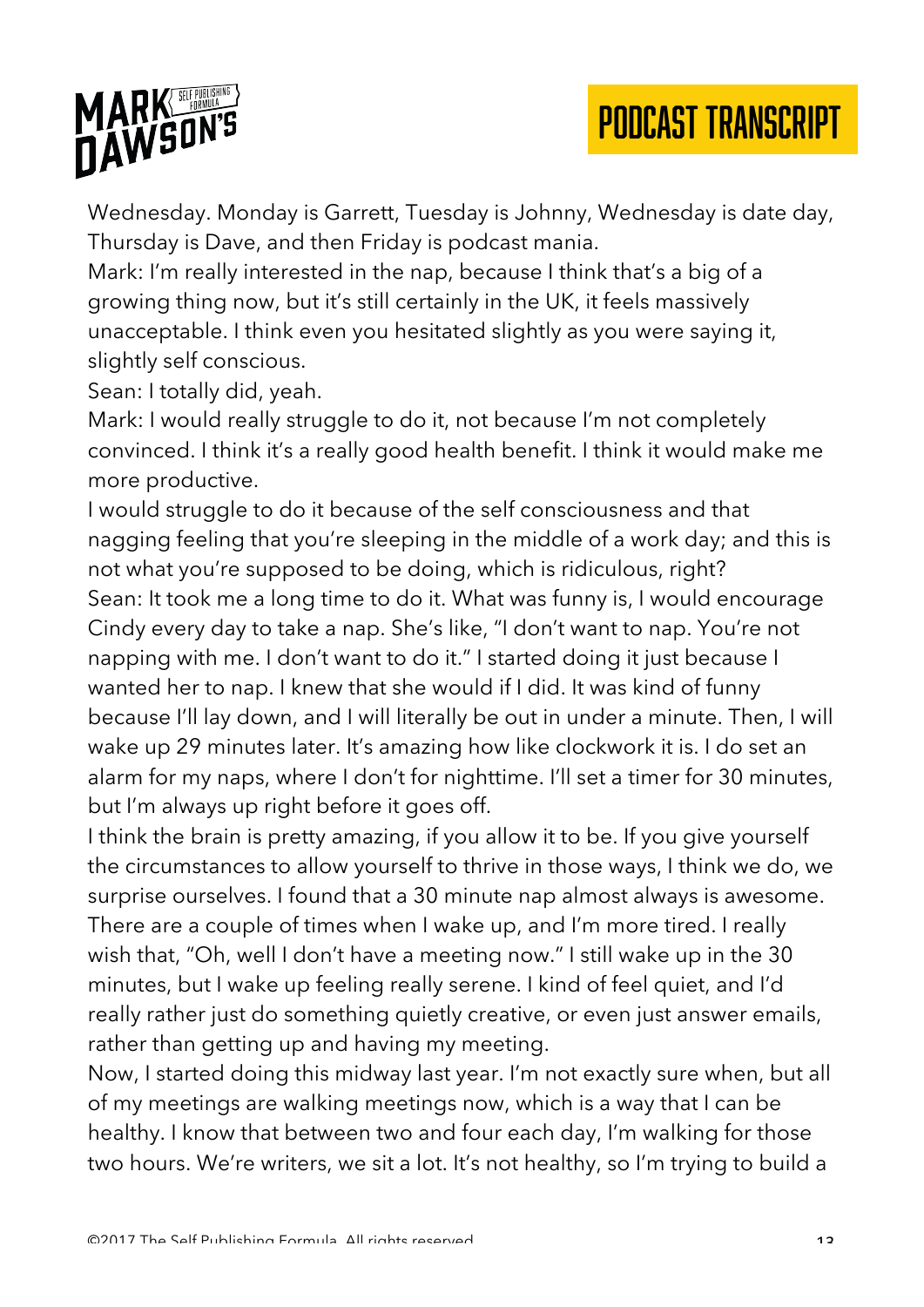

lot of that movement into my day, too. Since I have a meeting every day, why not walk during that meeting?

PODCAST TRANSCRIPT

James: This is a headset or in a Bluetooth or something, so you're on the phone, I assume?

Sean: Yeah, correct.

Mark: Okay, so let's say you've had your nap, you're in the meeting until 4. What comes after that? How do kids fit into this?

Sean: Well, I walk them to the bus stop every morning. That's when I take my first little walk. It's not long, but it's enough to get me out because I've been working for two hours by that time. It's a nice little refresh, come back, and work. They don't come home from the bus until 5:00, and by that time, hopefully I'm done.

Usually I'm done with my meeting by 4:00. Then I come in, close up a few loose ends, and then I have dinner. We always have dinner as a family, every night, 95% of the time. We have a little bit of family time after dinner. Then usually, when they are going to do their homework, I either tidy up a few loose ends. If I don't have a few loose ends, then I take that time to read.

Mark: This is very helpful. I've got two kids, four and a half and two, and I've been kind of fogged down about this for a year now. It's a constant … not a struggle, but it's kind of a constant re-calibration to try and get the work life balance in the traditional sense of what that means into a state where everyone is happy. If I don't stop myself, I would just keep working. I wouldn't stop, and of course, that's not something that is sustainable with kids, and a family, and happy family life. It's really interesting to hear how you've broken this down. Come back to me in six months time and there might be a nap in my schedule, perhaps.

Sean: I will say that with younger children like that, it's hard. The things that I'm doing now, I could not have done when they were younger. They're really independent now. My children are 14 and almost just ready to turn 12. It's different. They want a little bit of independence, and they have to do their homework, and stuff like that. It's a little bit easier to step away, but at the same time, I know that I need to absolutely make sure that I'm plugged in with them.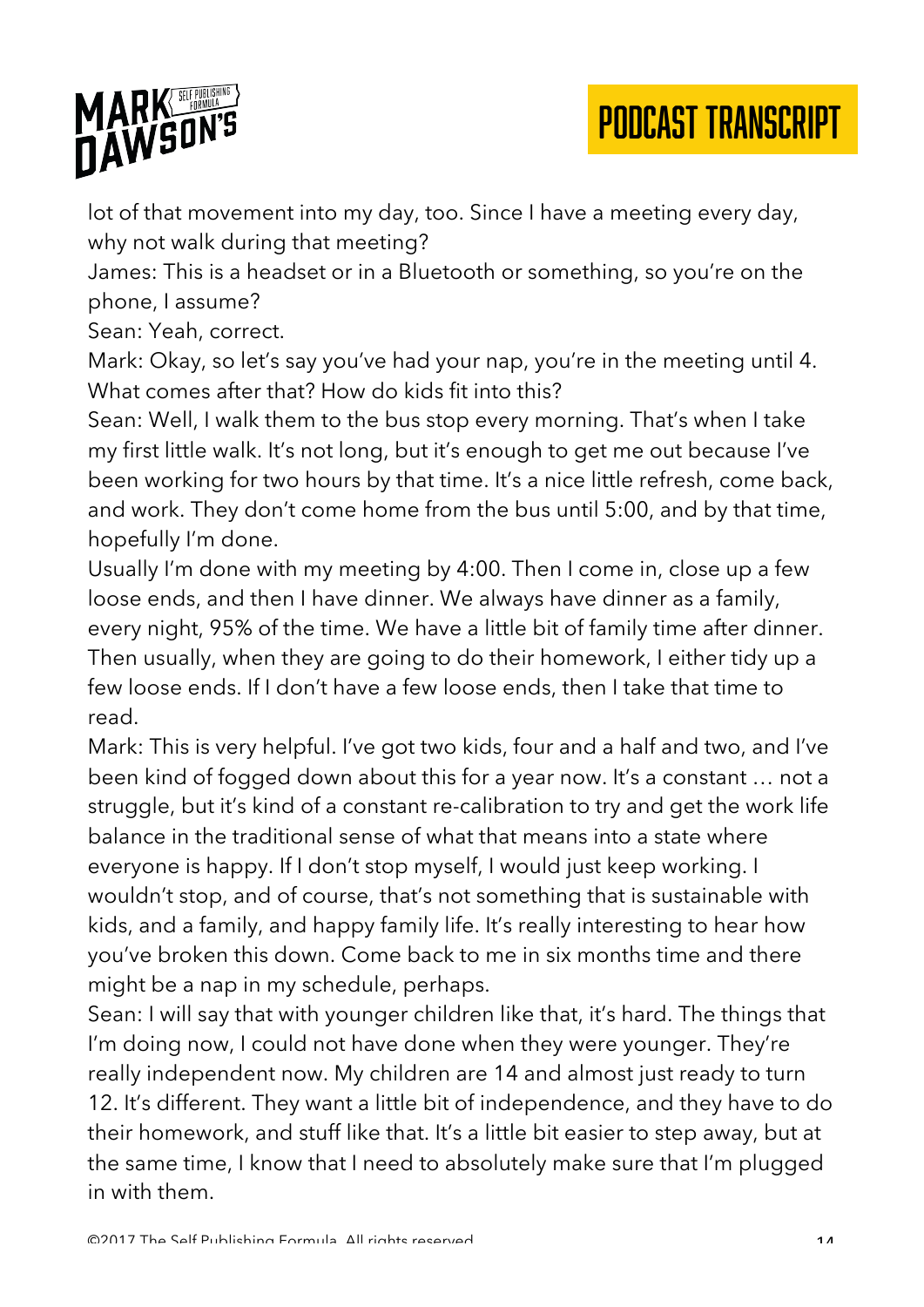

I wake them up every morning, because my office right now, is actually in my bedroom. It really sucks for me to be up at 5:30, tip-tapping on the computer while Cindy's sleeping. I actually go out into the front room and my first hour and a half, I'm just out there by myself on the laptop, standing, though. I am standing out there, because I'm trying to stand as much as I possibly can. Then, I wake them up, and half an hour later we go to the bus stop. There's all these little breaks in the day, but they're very short. I do believe in the pomodoro, where they say "you work for 25 minutes, and then you take a break."

I actually think I don't do 25 minutes, I do 30 minutes; but that really works for me. 30 minutes, 30 minutes, 30 minutes; but you do that one, two times in a day, you can have a very productive six hours if you're very efficient about it. I know that I need to stay plugged in to my children because they're growing, and they're growing fast. They have to know that I want to talk to them, and I want to see them, and I want to say good morning to them, and I want to say good night to them. I tuck them in every single night. I don't think they're too old for that. It is balance, but it's about really being cognizant of who you are and what you want to do, and what you want to model for your children because you can tell them anything, but they don't care about that. They care about what you do. Children, they do as you do, not as you say.

James: I'm like Mark, I'm fascinated by this. It's brilliant tips, so that those of us who work from home and work for ourselves. I think going back a little bit to what it is that we are advocating and when we talk to people, why we're enthusiastic about this. You're absolutely right when you say the earlier part about the money. The money's there, okay; but actually, do you know what I sell to people when I talk to people is the sorts of decisions you're making about how much time I'm going to spend with my family. How to divide up the day? How to make sure you're still healthy and stuff; because when you do a nine to five job, which in reality is getting up at 6:30 a.m. and getting in at 7:30, quarter to eight in the evening for a lot of the people who live around where I do, 60 miles from London. They would love to have the kind of problems that you're juggling with, "When do I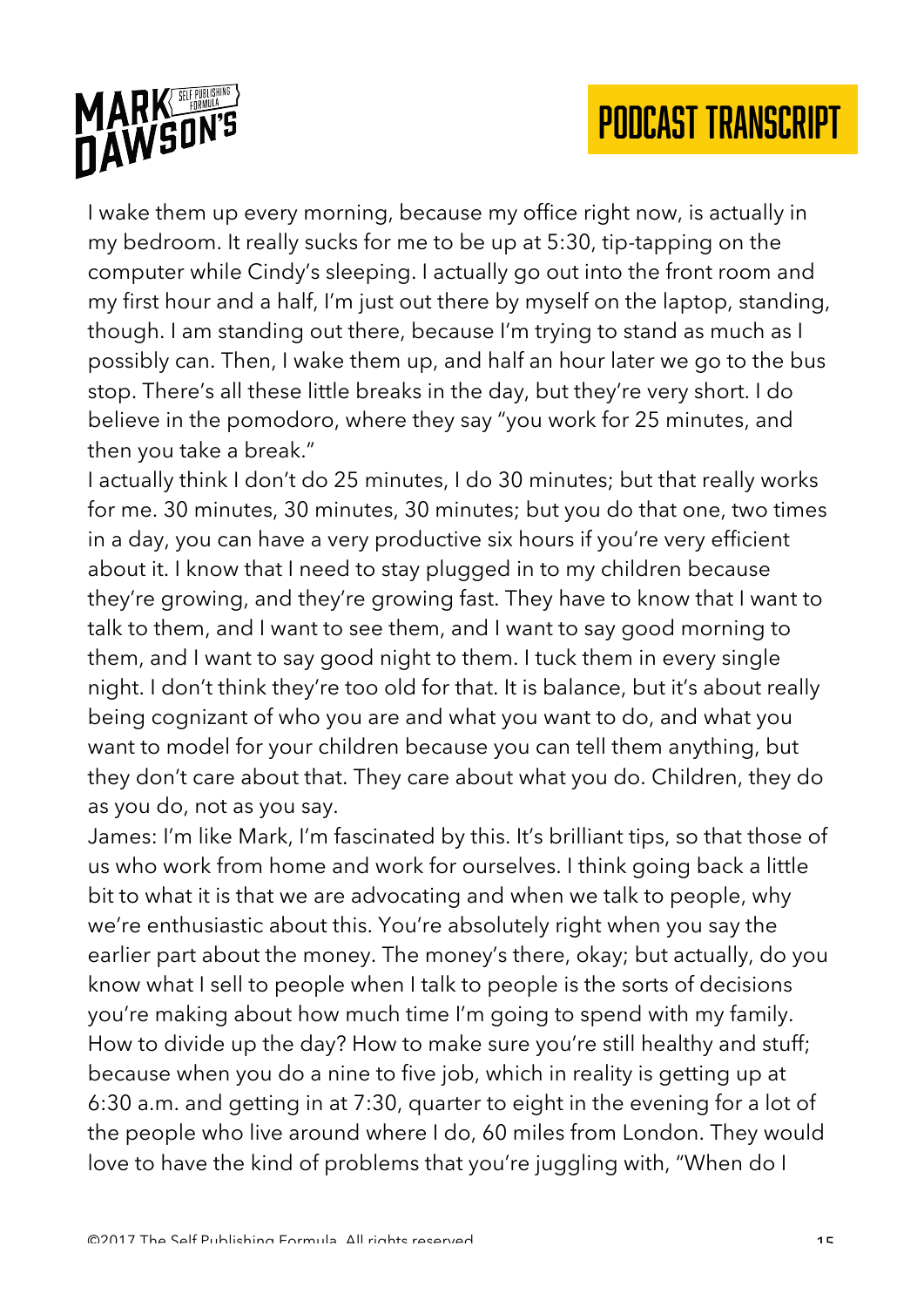

work? When I do meet my wife coming back from hot yoga? When do I have my nap?"

You don't become complacent. This is the dream. It doesn't actually matter though if you can pay your bills, that's brilliant.

PODCAST TRANSCRIPT

The dream is this lifestyle, and it's addictive. Once you start, and I think any of the three of us talking now could ever work for somebody in a traditional sense again.

Mark: Probably.

Sean: That's exactly why I think that when people say, "How do you achieve work life balance?" I'm like, "Well, I feel like it's achieved. It's just a matter of like anything else, it's optimizing." Certainly I want to create more, and I want to make more money. There are things that I want to do, but I love the harmony that I have in my life. I love not just the amount of time I spend working versus living, but the emotional gratification I have on every single thing I put my hands on right now.

Yes, I do have to sacrifice some money because there are some very easy, easy ways that I could make money that I don't. I choose not to because it's just a longer term game. If I really cared about money, I would actually still be making more money as a copywriter as I would as an entrepreneur at this point. What I'm doing now will greatly eclipse my potential as a copywriter, for sure. It's just a matter of being patient.

Patience is a harder one for me, but the funny thing is it's actually easier now for me than it's ever been. When I was first writing those keyword articles, and then when I was copywriting, and then when I was starting Sterling and Stone. I was just working, working, working. I worked until past ten every night, sometimes past midnight, and it was just grueling. It was exhausting. I just needed everything to happen yesterday, because I just felt like I was Indiana Jones and that boulder was right behind me. I had to run as fast as I possibly could or I was going to get trampled. I was just always running, and now I don't.

I have not met all of my goals, not even close, but I'm not hurting. I'm not struggling. I have what I need to live where I want to live, to send my children to the school they want to go to, or that I want them to go to, because let's face it: they don't want to go. Although, they do love their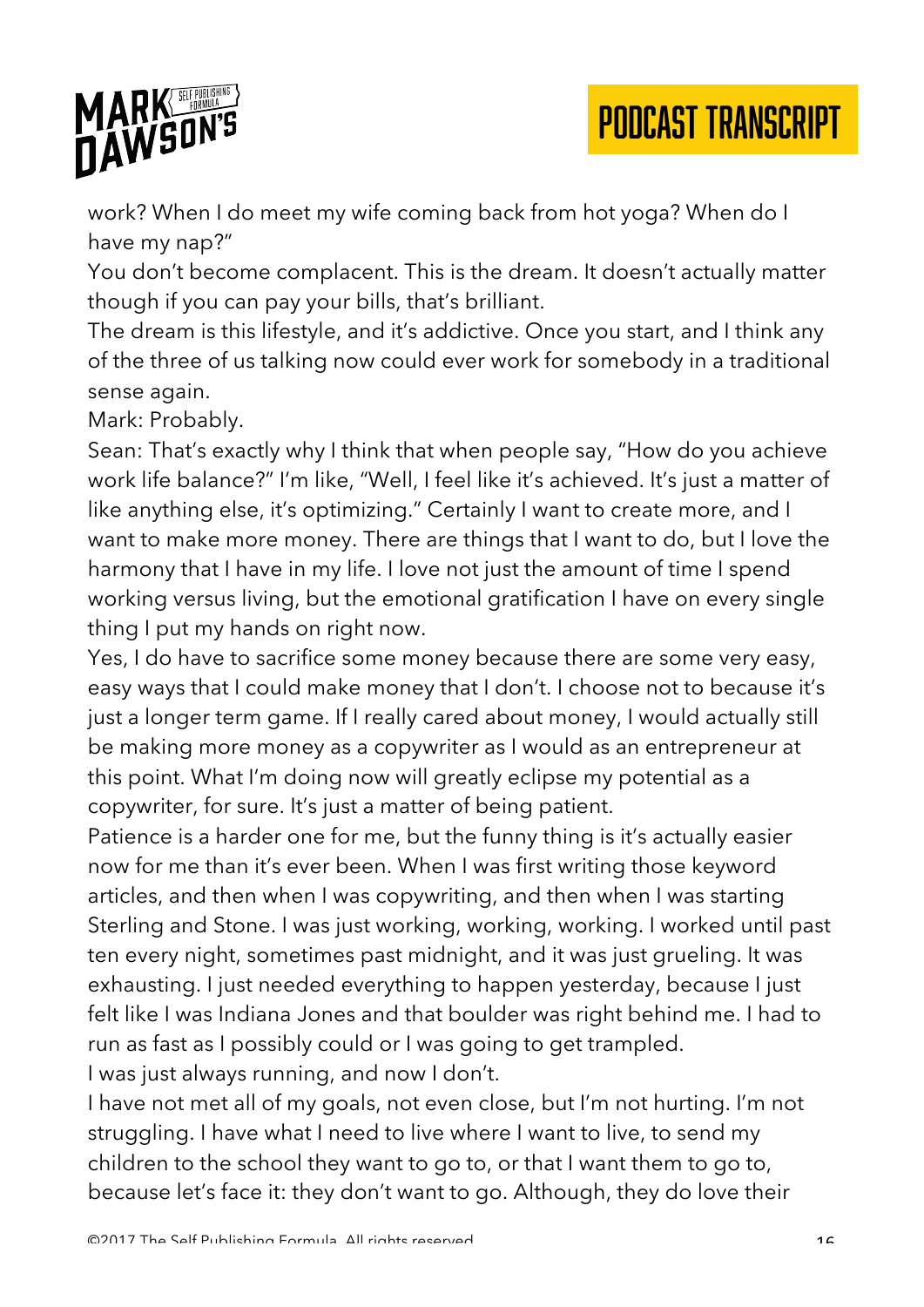

school. To have the time with Cindy that I have, and basically have the life I want, and work with the people I want. Yeah, I want to continue to optimize that, but I think that's a natural thing. Now that I'm at the cusp of some many things, I'm actually more patient than I've ever been.

Mark: Let's just tie this back in ambition again, because you set out what your week looks like. I wasn't taking notes, but we've all got the same amount of hours in the week. You're building in some things that I probably should build in, that would mean I wasn't working during those hours. You probably work less hours than I do, but the thing is, you produce more than I do, which is irritating the hell out of me at the moment. If you just look at that week, you are already busy.

Let's turn it back six months ago. You're already really busy with your fiction, with the podcast, all that kind of stuff. Then around about that time, you don't just have a podcast, now you've got a network. When I heard about what you were planning, I thought, "How the hell is that possible?" James and I are just setting this podcast up now and that's enough work. You've got like 8, which is ridiculous. Then it's Story Shop on top of that, the Kickstarter things that you've done, scripts. You're so ambitious. I don't know what the question is there.

I suppose it's when you looked at what this year was going to be like for you, did you ever step back and go "Holy shit. This is actually too much for me to take," even with the team that you've got?

Sean: Yeah, of course. I think that for me, it's not ambitious. It's in like, "I have to do all these things, or I'm not happy with myself," right? It's more like I just love aiming big and seeing how much I can do. I've been making those end of year lists ever since I had the flower shop.

I don't make resolutions as in most people make resolutions and then they, you know, "I'm going to lose 35 pounds this year." It's not really like that. It's just more things that I want to see that I want to accomplish. Who I want to be a year from now.

The end of the year is a very reflective time for me, and I really do like to evaluate everything I've done. Then, look forward to the things that I want to do. The magic of that is that year, after year, after year, after year, the things that I say I'm going to do, I do them. Even if it doesn't all get handled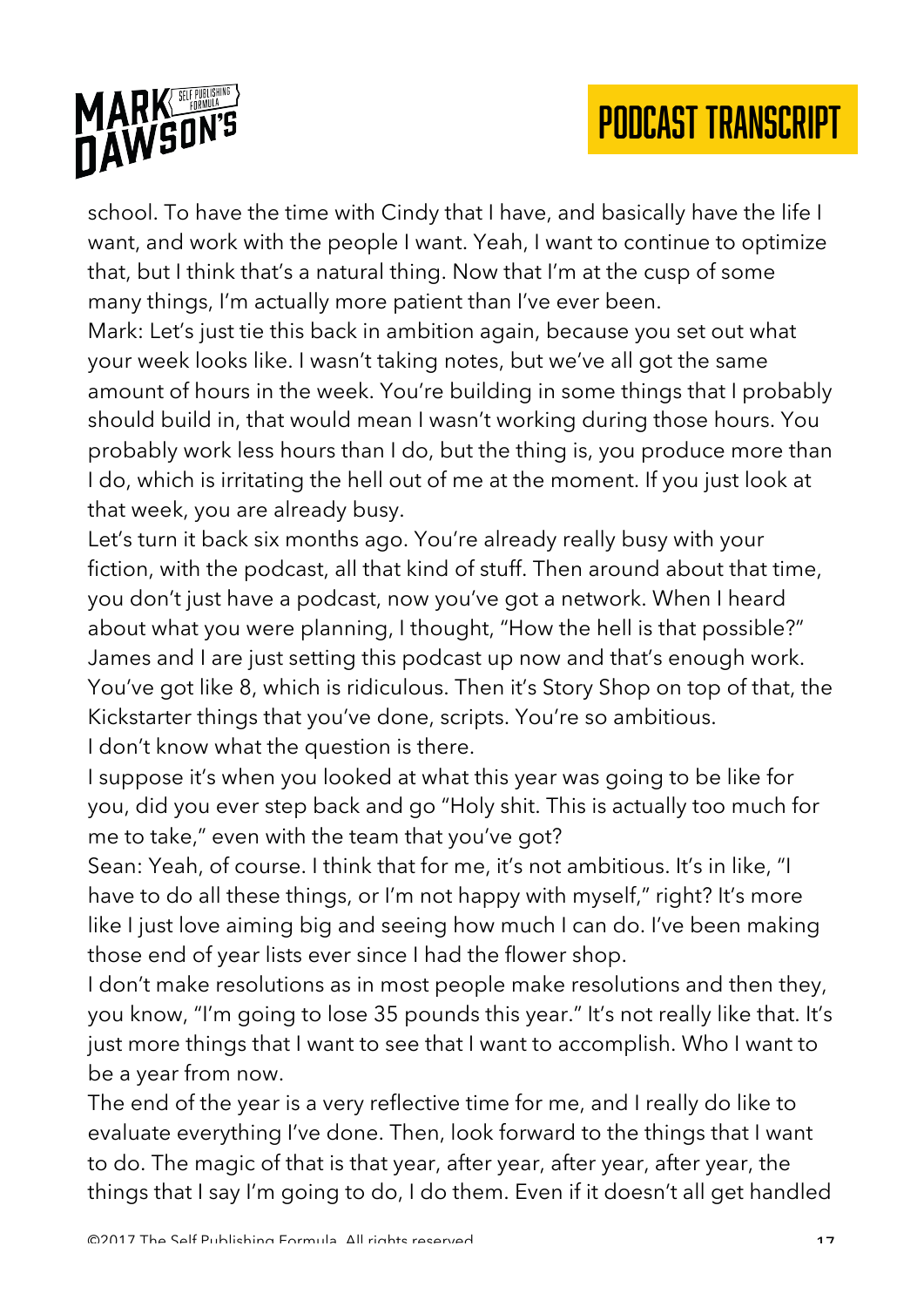



that year, some of that stuff carries over, but it becomes part of my story.

For example, I have a lot of credibility with Cindy at this point, because she's seen me make these lists for 20 years almost, that we've been together. She knows that even if I put something crazy on the list, it ends up not being so crazy two, three years later. Yeah, I think that those lists are stupid obnoxious, but I don't mind aiming big, because even if I come 70% of where I aim for, that's still awesome. I think it's okay to aim really big as long as you're okay with falling short a little bit.

I'm never ever uncomfortable with failing, or falling short, or making a mistake. I just think it's all part of living a good life. We're storytellers. There's got to be conflict. There's got to be things that the hero wants that he just can't get. It's fine for me to want something, work for it, not get it, have to figure it out, work harder. With things like the podcast, it's just really looking at the whole picture and then taking it apart. For example, blogging was very hard for me. Actually, that's not true. Blogging was actually relatively straightforward for me, and I was good at it, but I didn't really see a return. I'd been wanting to do that kind of thing. We've wanted to have SterlingandStone.net be a pretty cool place. Right now, it's not. It's actually just a mess, it's terrible. It's our biggest pain point right now is converting that site into something amazing, and we're a couple months away from where we need to be. I hate our site. I hate everything about it. It's so not what it needs to be, and especially considering we have this network.

There's two big problems with the network. One is, we don't have any place to send all of our traffic, which is ridiculous. We also hinged the network on a podcast that we've been working on for a year, and it's still not out. That's kind of a problem, too. We've been paying our producer, and we've been creating all this content, but it's really just running in place right now. It's not doing any of the things it was designed to do; but that's okay. At least, as far as creating the content, we're pretty smart about how we do it.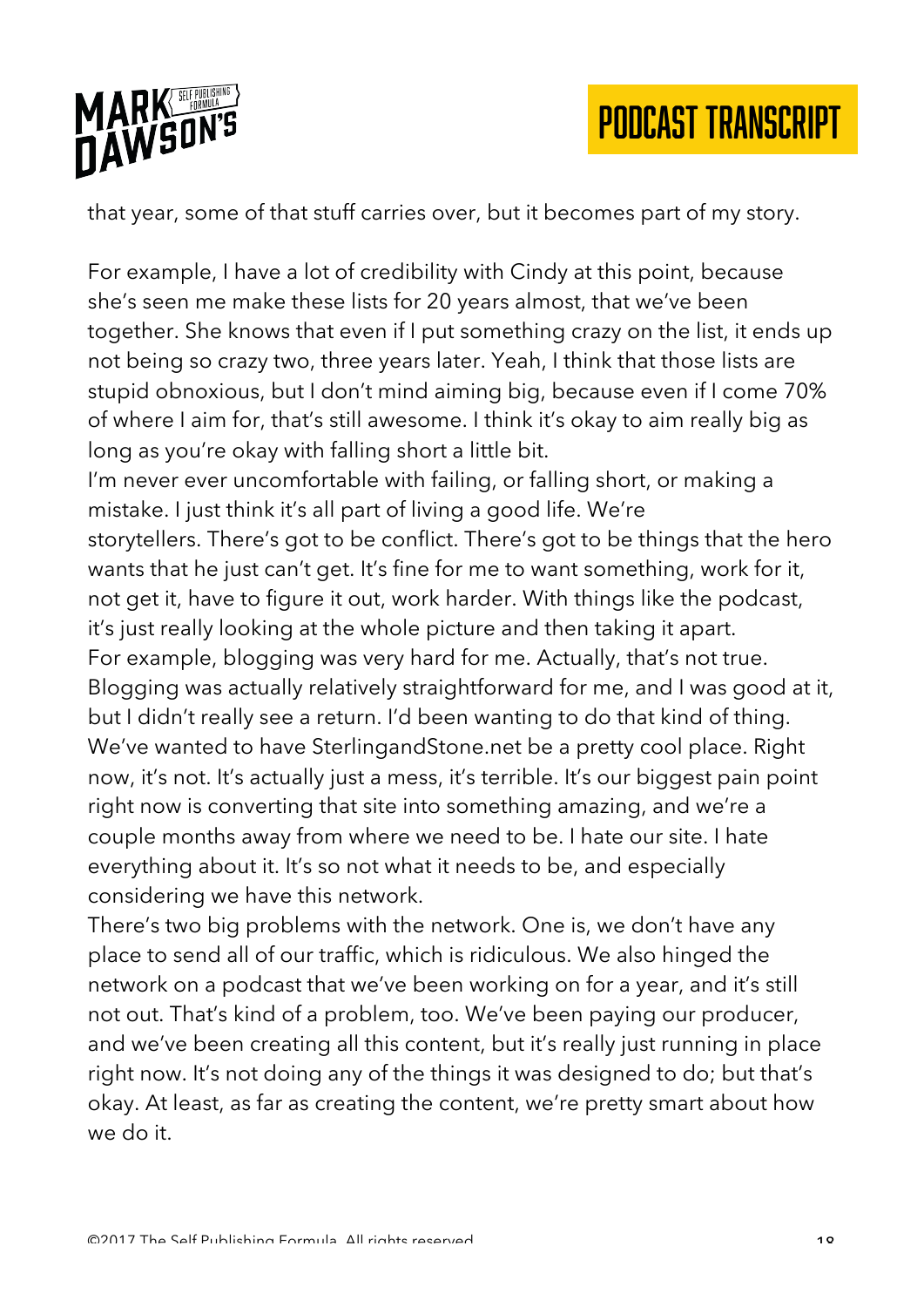

For example, 'Smarter Artist' runs every single day. That seems like stupid ambitious on paper. Like, "Oh my god, that's a daily. How do you do that?" That's actually only one day a month on my end.

I have all my prompts. I write them all out, and then I just record them all in one batch, and send them to Audra, our producer. Then, she takes care of them from there. From my end, I've created a month's worth of content in one afternoon, which would be great if I actually had a call to action and follow-through on that series. As far as creating the content, we're pretty efficient about that part.

Mark: You've positioned yourself very nicely in two spaces. You're aiming on the one hand at fiction, and at readers. On the other hand, you've built up you, and Johnny, and Dave, have built yourselves up as go-to guys when it comes for other writers.

I've told you this before, SPP was the first podcast I listened to when I started to get into this three years ago. It was amazingly helpful then and is responsible for a lot of the stuff I've done since.

If I had to say to you right now, what is your passion? If I said you could only have one of those things, so it's helping other writers, or writing fiction, or creation, what would it be?

Sean: It would definitely be being a story teller. I do love helping people, and that's why we do it. It's always been very important to me that we're a fiction first company. I've said this a bunch of times, the easy button for us right now would be to create some sort of course for writers. I don't want to do that.

In fact just recently, we turned down a very, very generous offer to put our faces on something. I didn't want to do it. The reason is because I'm a little bit uncomfortable at this point giving advice or charging for advice. I don't mind giving advice, but a lot of what we do is so maverick. Like genre hopping is something we do. It's clearly the wrong for almost every author out there to do, right?

I don't want to be responsible for other people's failures. That makes me very nervous. It makes me very uncomfortable to think that they would be buying a product that they might not ROI on. I don't want to be responsible for that, and part of that is just my own baggage. I was a marketing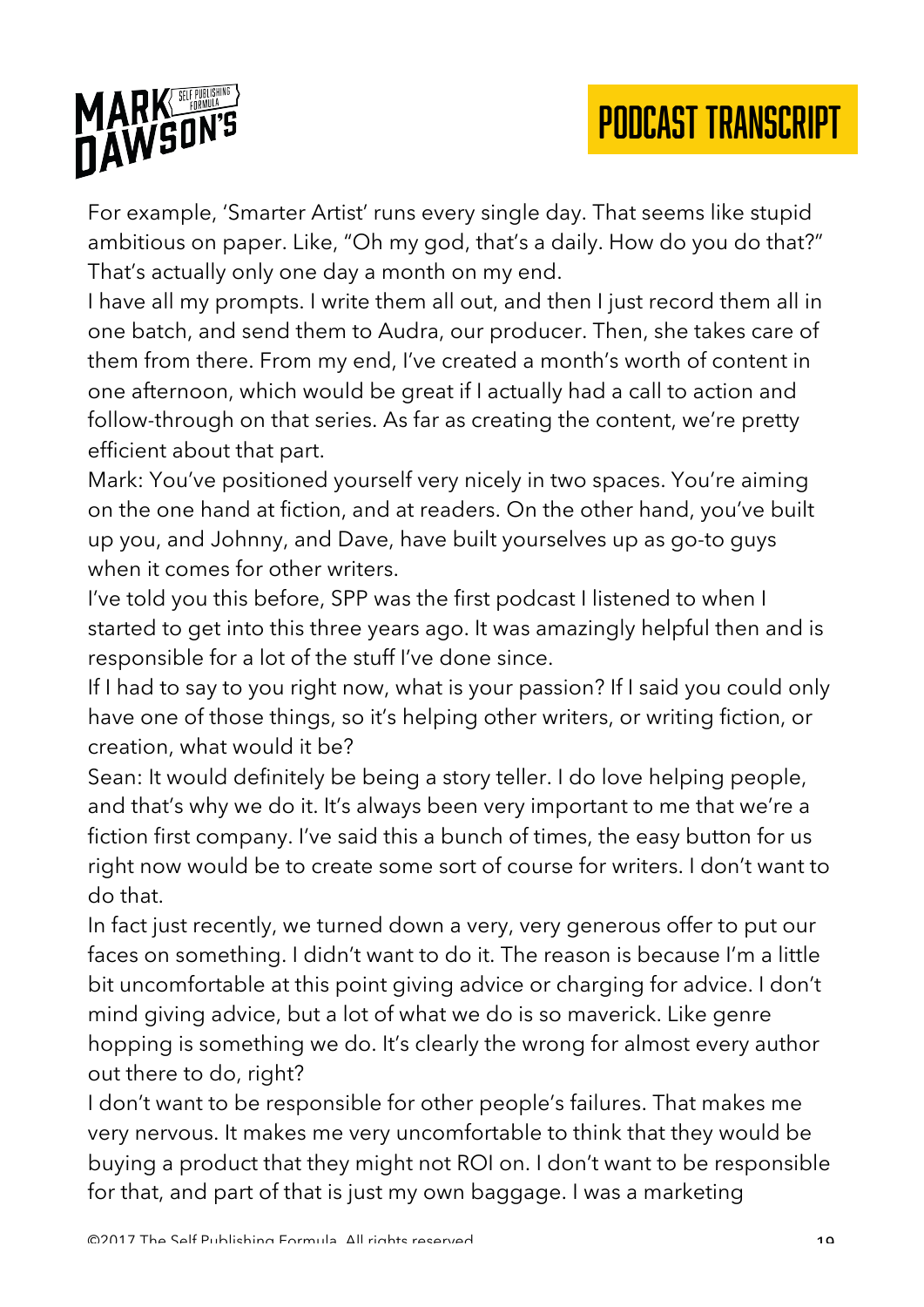

ghostwriter, and I know what conversion rates were. I know how many people actually ROI'd on the stuff that they bought. I know that I had people who are very candid about how many people actually even opened the products they bought, because there is this thing in the information business where people … they buy products because it makes them feel that much closer to their dream, not because they're actually going to do anything with the information. I just don't want to be in the business of selling help.

I think that being able to give information for free. I like that. I do feel like I'm a natural teacher, and I like helping. I spend a lot of my week answering emails, and helping people. I like the things like the Smarter Artist Summit that we're doing. I think that's awesome. I would do one of those every year forever. I think that's going to be great. The 'Stone Table,' which is our mastermind. I love that, because you're getting really, really ridiculously smart people in a room where they are sharing their best information. I feel like some of my best knowledge has come from those same types of masterminds. I really, really like that.

Ultimately, what I really want to do with life is to tell stories. I want to make movies. I want to make TV shows. I want to do all of that stuff, and I can't skip my steps. I have to pay my dues and get better and better at the craft. I do want to own the copyright, so I do want to build a studio very slowly where we can start making stuff ourselves. That's just a really incremental process. It is what I would want to do, so it's been more important to me to put fiction first and make sure that the lion's share of the money that we're making as a company is for fiction and not non-fiction.

James: I want to hear you about the industry now, because obviously a lot of our thoughts are occupied with how the industry has performed over the last couple of years, and where it's likely to go in the next couple of years. A lot of the authors who listen to your podcast, listen to this podcast, will be at the beginning of their career. It's relevant to them where you think things are going. Obviously you're so prolific, and the amount of books that you guys are putting out, you probably see the trends developing.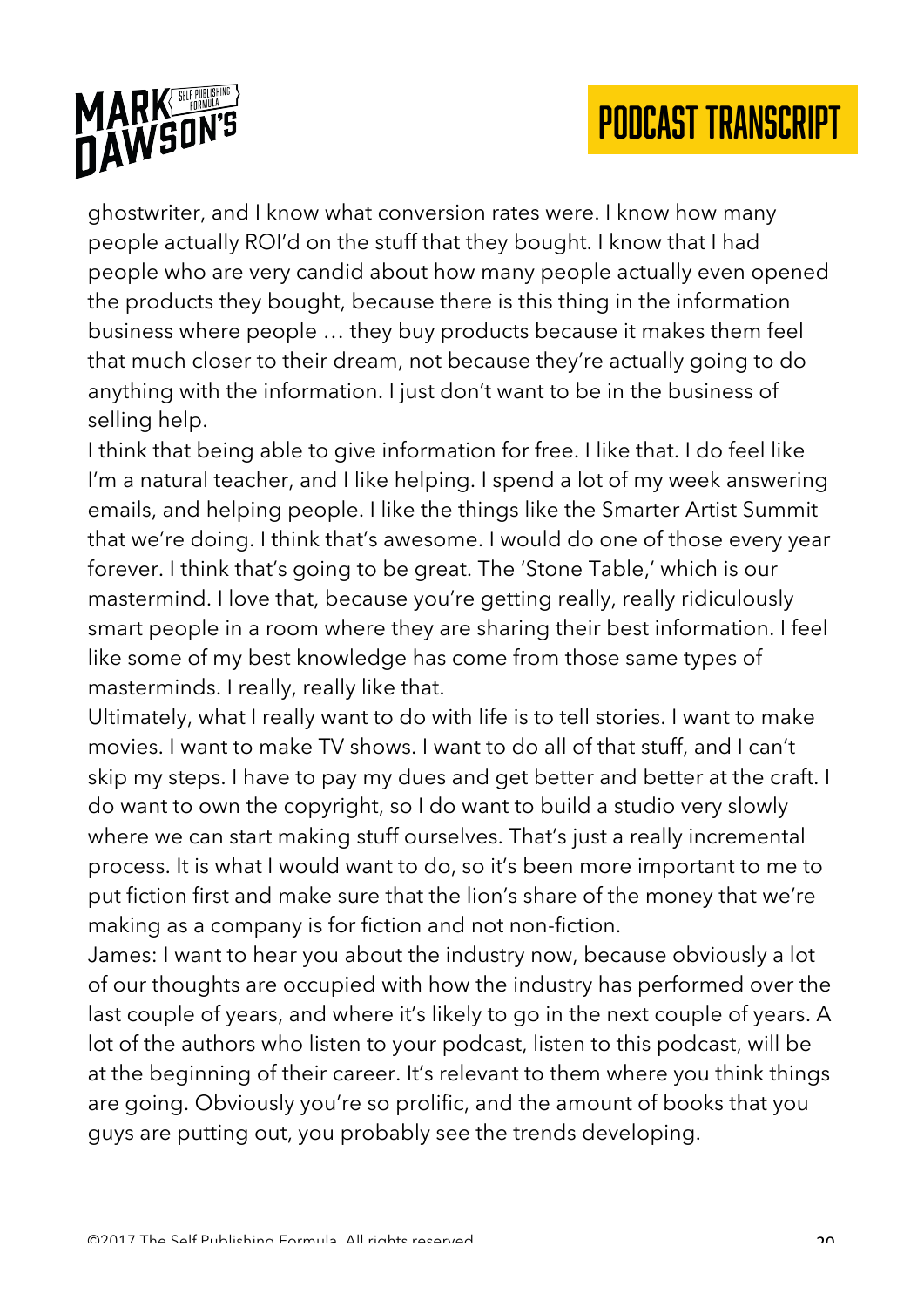



Can you give me a snapshot of what's working in terms of marketing at the moment, and in terms of writing, and perhaps what's not working? What is it you see?

Sean: That's a great question, let's see if I can stay on point here. What's working is the fact that people can publish. It's hard to get your books noticed. You can get out there, you can publish. Anybody can do that, but it's crowded, right? We had a much easier time a few years ago, because well, it was easy. There was so much less competition. Now, a lot of people are doing indie, and a lot of people who would otherwise do traditional are really second guessing their decision and are maybe going indie where they would have otherwise gone traditional.

I think that there's maybe better quality than there was a few years ago, that's continuing to improve, and the authors are getting savvier. Things like covers are getting better. There's a lot of shows, a lot of podcasts, a lot of advice, a lot of information products out there, that are teaching you better ways to do this. Not only is there more competition, the competition is better. I think that it's not enough just to write a book, and pray. I don't think hope marketing works at all.

James: No.

Sean: I think you need to identify with your audience. I think you need to do things like Facebook ads that tell people where they are going. Mark knows this inside and out. You have to communicate with your readers. You also have to understand the way readers read. What I mean by that, and this is another one of those things where I don't think we're especially well-equipped for all kinds of advice. Writing to market is one of those things. We very much always written the kinds of things we want to write, but writing to market can be a very effective way to find your audience, and to actually make money as a writer. We've done it-ish.

For example, our 'Invasion' series, which did very well last year, I'm really happy with it; but there's two things about the 'Invasion' series. It's not the best thing we've written. I think 'The Beam' is a much, much better series than 'Invasion,' but 'Invasion' is much more commercial. It sells much better. It's not selling out totally because I still enjoy writing the 'Invasion' series, but if I could write anything, it would definitely be 'The Beam' over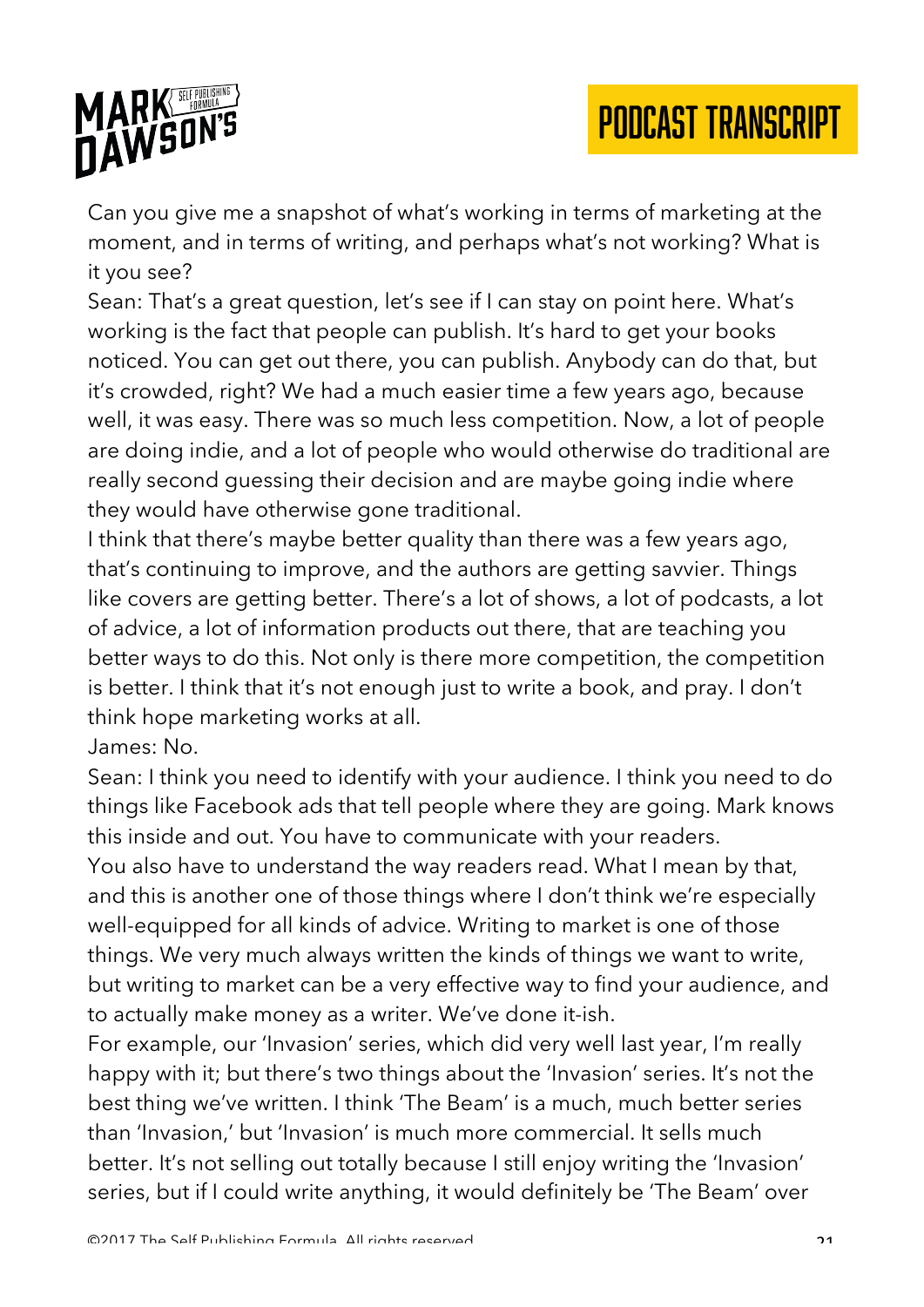

the 'Invasion' series. Whatever, my family has to eat, right? That's important to balance those different things.

Even within the 'Invasion' series, we don't exactly write to market. We write to market with an overall concept that we know is really commercial, and we definitely have the product descriptions, and the covers that are very commercial, and they've made it easy for that book to be merchandised. Even within that, we do tell the story our way. There's a lot of stuff about that series that doesn't follow the tropes, and is definitely us telling the kind of story we want to tell even if on the surface, we're writing to market. Mark: Without giving too many spoilers away, I love the 'Invasion.' I've read them, Sean, and in the first book, there are no aliens. Sean: Yeah, right. We definitely take our knocks in the reviews for that, but I'm okay with that.I'm comfortable with that because again, it's that whole thing we were talking about with life balance. I want to love everything I do. I don't necessarily like a lot of the stuff that's written to market. I want to write something that I'll be happy with 20 years from now as much as I am now. 'The Beam,' I couldn't be more proud of 'The Beam.' I think that 'The Beam' is a really good example of sci-fi with a lot of layers, and a lot of depth, but it's a little more challenging. Certainly as a reader, it's more challenging. As an author, it takes Johnny and I substantially more time to create a 'Beam' than it does 'Invasion,' and yet 'Invasion' far outsells it. What are you going to do with your hours?

I think that knowing your market and really pleasing that market is an efficient way to make money as an author, for sure.

Mark: Yes. It's a compromise. We spoke to Russell Blake about this, a very similar point. I agree with everything he said, too. It's basically if you think of it like a Venn diagram, on the one hand you've got what readers want; on the other hand, you've got what you want to write. That'd be where it intersects. That's where you should probably be aiming if you want to satisfy yourself creatively and pay the rent. I would probably prefer to write something a bit more literary than the books that I write, but I love writing the books that I write, and they do sell well; so what am I going to do? I'm going to keep writing them.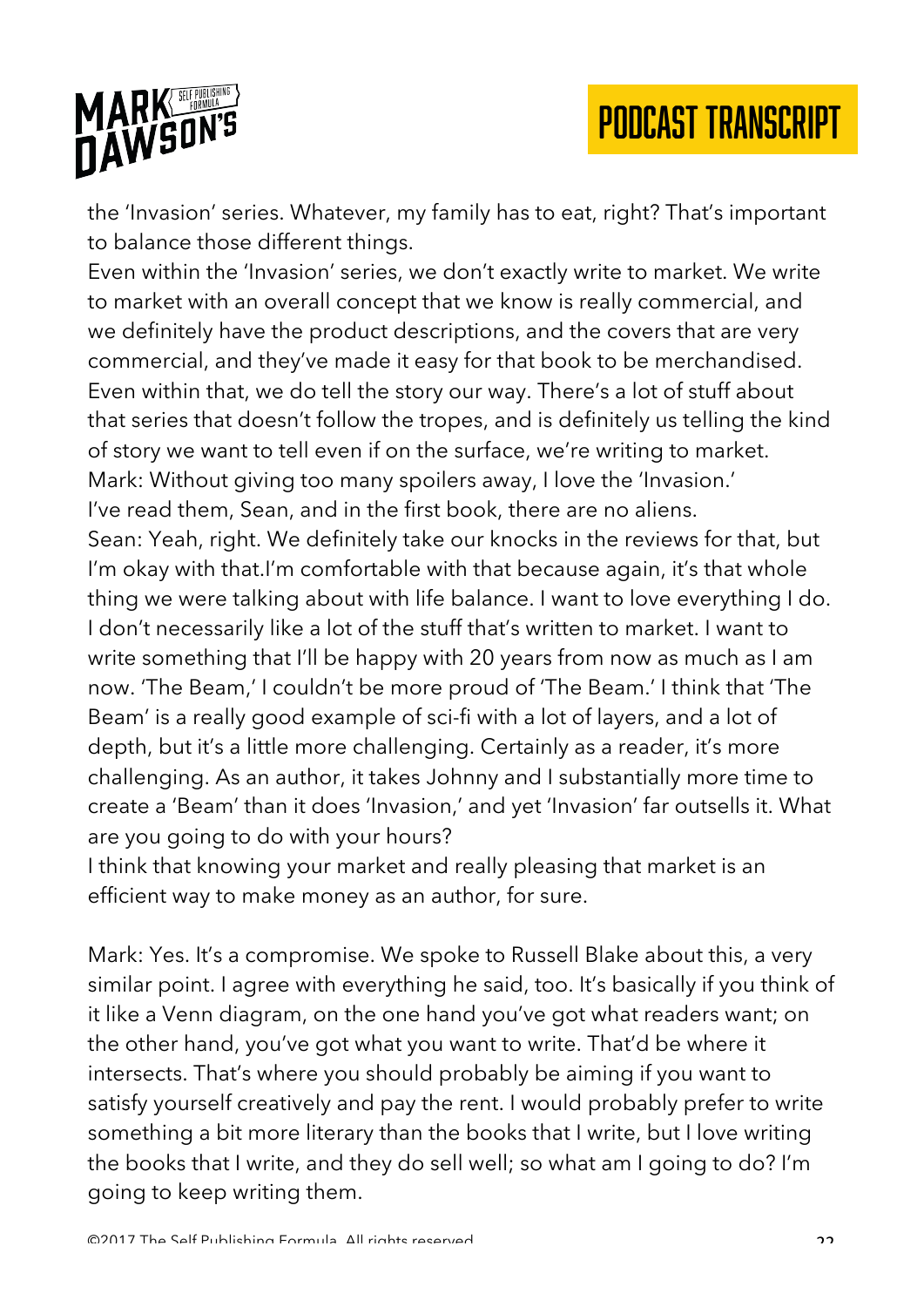



Sean: It's absolutely true. I think it's just about balance. We just finished, about a month ago, a book called 'Devil May Care.' Johnny and I finished it, and Our mandate for that book was it has to please us, not readers. It has to please us more than 'Axis of Aaron,' which was our most literary title to date. I do not care how many copies that sells. Of course I would love it if it blew up, I would love it to be slobbered on, and everyone just think it was awesome. That would make me very, very happy; but it's about knowing your why for things.

If that book had to sell a lot of copies for me to feel successful about it, that's setting me up for failure. If I have to love that book, and that's my criteria, then I've already succeeded. Where 'Invasion,' my criteria isn't "I have to love it more than 'The Beam.'" My criteria is, "It has to sell really well." We were successful with that book.

I think it's easy to be successful with each of your books if you set out knowing what you want. It's not what's hard about indie publishing right now, or easy about indie publishing. It's just a point that a lot of authors miss. They don't necessarily know what they want before they start a project, and knowing that books are different.

I think that there's this mentality where I think it's hard for authors to be patient. We touched on that a little bit earlier, but I think that's really true. I think that probably the number one question we get other than "How long should my episodes on my serial be?" Which, I'm so burnt out on that question.

"However long they need to be!"

The number one question we get is, "What would you do if your were just starting out and you didn't have any books?"

I would say, "I would write three books before I ever went to market with the first one," because I think that the worst thing you can do is have a reader fall in love with you and you have no where to go. Also, that gives you a funnel. It means that you have at least a hope of building a list, because you could do the perma-free, and then your second book to join the list, and then a third book for them to buy, or get excited about. I think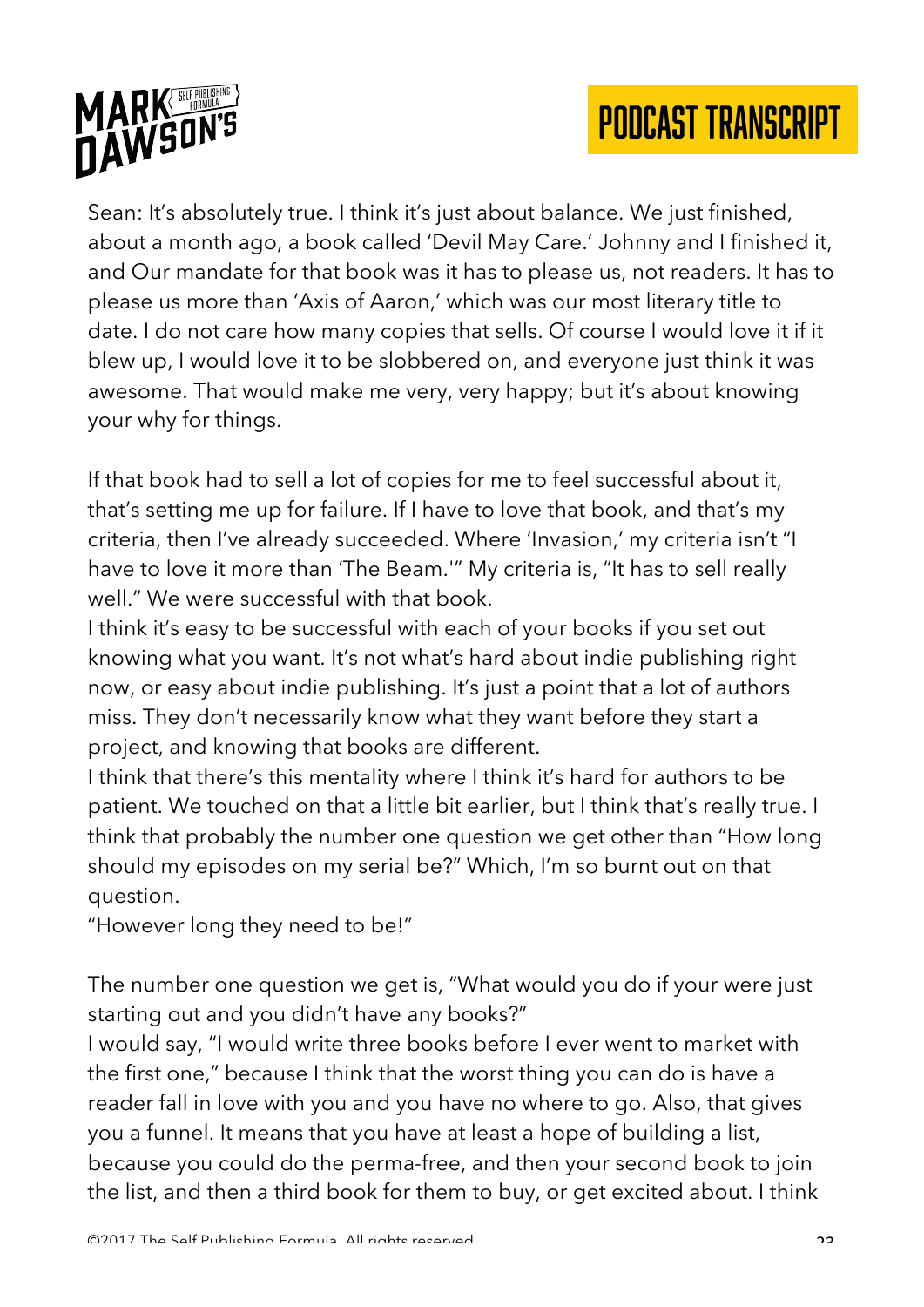

that's very painful for an author to hear.

"You mean you would write three books and give two of them away?" "Well, yes, because it's a long-term thing." If you want to stand out among the competition, you want to get noticed. You have to find ways to get noticed. It's not just about writing a better book, because there's a lot of people who are writing better books.

James: It's a recurring theme, and I'm the author who's writing his first book at the moment, so it's most discouraging for me. Thank you, Sean. Sean: I'm sorry.

James: In actual fact, you're in good company because Marie Force answered that question in the same way, and look at her success. She said, "Think of it as inventory on the shelf. Don't go to market with one stuck item, because where do people go after that?" Yes, that was her. You've chimed very well with a great, successful author in the market, and you've made me slightly more depressed than I was two minutes ago. That's okay. Sean: Now, well just look at it long term and think that when you go to market, you're just really amping your odds. I think it's certainly hard to do. It's a bitter pill to swallow, but just the results are so worth it.

As far as what's coming, I think that the biggest thing that needs to happen for indies is some sort of great discoverability engine. Right now, it's all algorithm-based, I mean on Amazon, at least. We've got merchandising on the other stores, but something that is really recommendation-based on who you are as a reader, and nothing like that out there exists. The best recommendation in the world, right now, is on Amazon. It's kind of balls. It's based on a lot of stuff that we have no control over, a lot of stuff that's really in Amazon's favor and not in the reader's favor, because they're not necessarily giving you the best book that you would enjoy. All things considered, it's their things considered.

I love Amazon, they've totally changed my life. I think they're just a great company, but I also think that authors need to realize that Amazon is not on the author's side, they're on their side. Their job is to sell merchandise, not books. Books for them, in many ways, are a loss leader.They're going to continue to change the rules in their favor as it suits them, as they should, that's their business.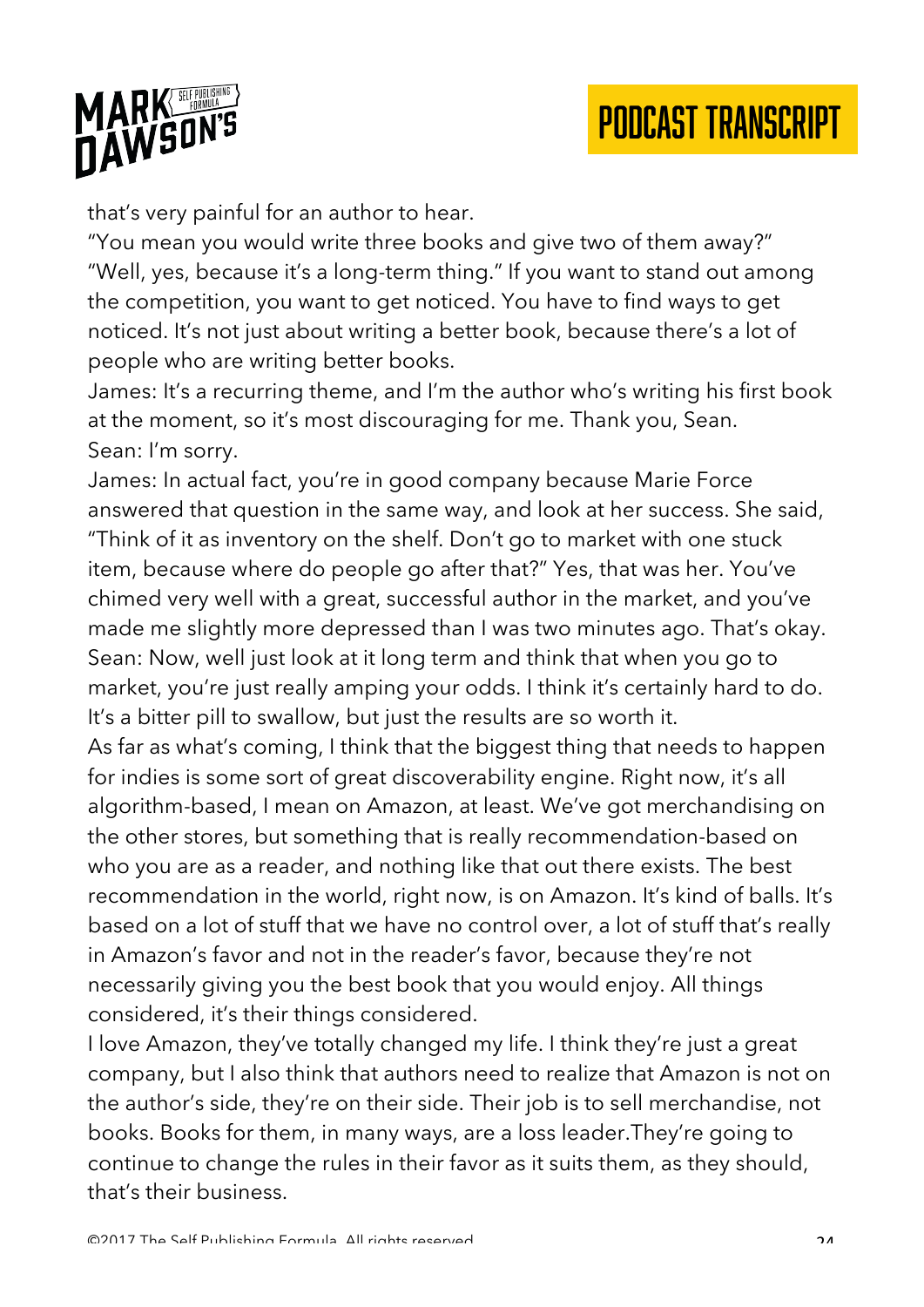

I have no ill will towards them doing that, but I do wish that the indie community at large was a little more aware of that. I think that Amazon has a little too much power versus the other vendors. KDP Select is just a juggernaut, and it's very difficult to say no to.

We just launched a series, and of course we put it in Select, but I hate myself for it, you know? I really wish that I didn't, because we do preach going wide. For most titles, we want to go wide, but then there's also the reality that going wide can be a very expensive decision for authors, especially brand new authors who have no other way to promote themselves.

James: Okay, couple of quick ones just before we do let you go, Sean, for your busy day. I mean, funny enough, you're just talking about there being a big gap in the market for this kind of reader index thing; but I don't know if that's a plan you're hatching in the back of your mind for Sterling and Stone in the future maybe to do that, provide that.

Where do you see yourself, and maybe Sterling and Stone, in five years? It sounds like an interview question, this one isn't it?

Sean: The discoverability engine, I think that's just a billion dollar idea; but I wouldn't even know where to start with that. No, my fingers are definitely out of that pie. It also doesn't sound fun to me. My ambition is firmly rooted with things that are fun.

Story Shop, for example, and this just to answer another earlier question, too, on how so much gets done. It's partnering with awesome people, and the right people. All of my partners at Sterling and Stone are amazing, and help me do a lot more in less time.

Same with Story Shop. It was on our 2015 list. Our big ambitious, 'What are we going to do in 2015?' We had 'build an app' on that list, but that had no shape. I didn't really know what that would take until I started talking to Seth, and I realized what Story Shop is, and what it could be. It went from this brain fart in my mind to something much more tangible as he gave it shape. Without Seth, that wouldn't exist.

Now, I'm super, super excited about Story Shop because it's basically an app built for us, and the way we outline our stories. I love that we can build that and then share it. To me, that's not an information product. That's the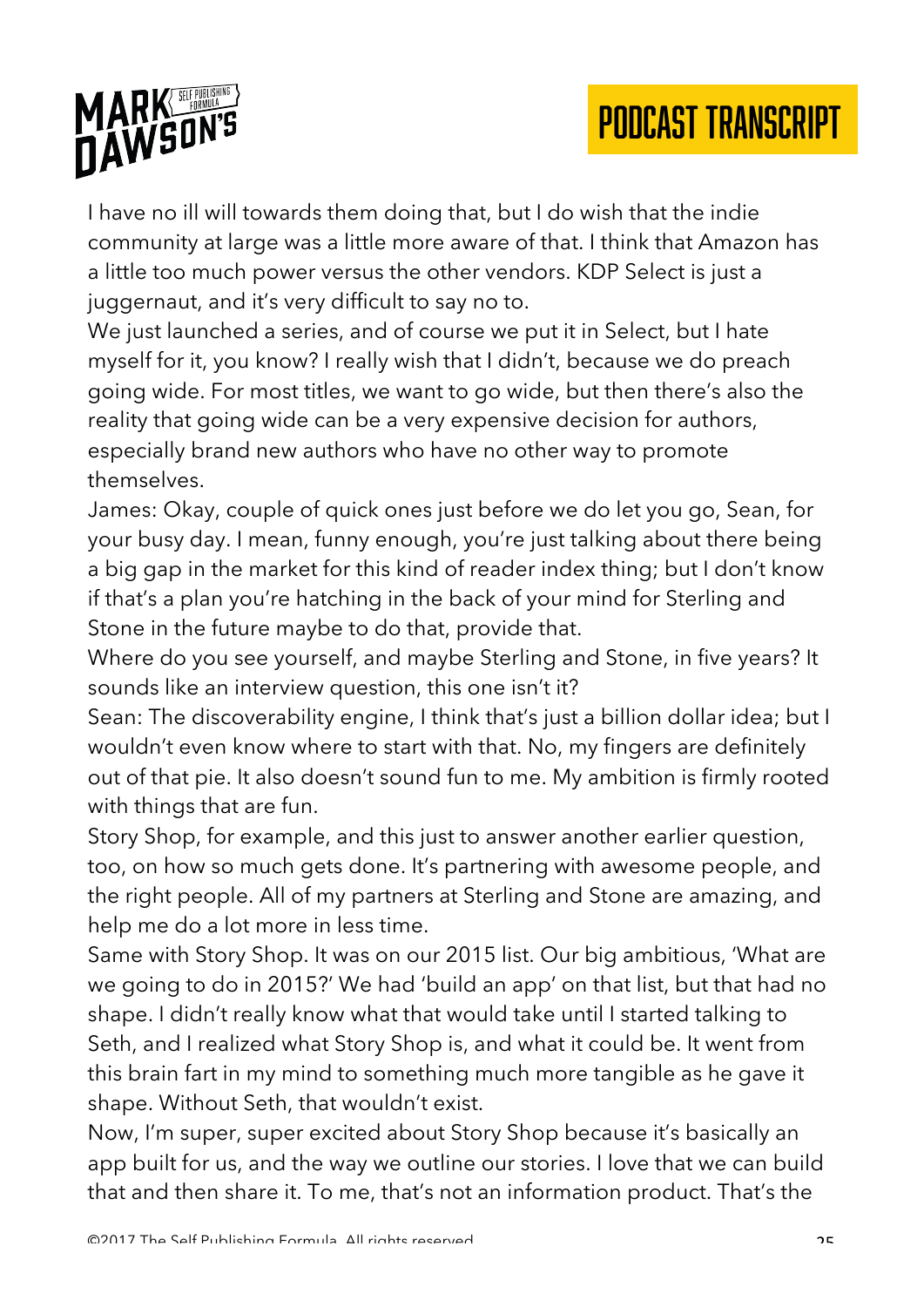

perfect kind of product. I'm building something I want to use and then I'm going to sell it. That makes me really, really happy. That's the great equation.

It never would have existed without Seth. Seth has to carry that ball. I can tell him the things that I like, and would want in that app, but he has to build it. I can never do that with a discoverability engine. I wouldn't even know where to start or get my head around it, but I think Story Shop will be a pretty amazing thing. I'm really, really excited about seeing where that goes.

We will sell our first screen play this year. I'm very confident in that. I wrote four … No, I'm on my fifth. I wrote four last year, threw two in the trash, and two are being shopped right now. Even if nothing happens with those, I'm okay with that. I'm in the process of writing and getting better at them, and we will sell one. Eventually, we'll be a solid enough company to start making our own stuff. We'll add other authors into the stable at some point, I'm sure, years from now. We have to be much more efficient than we are. I think that the podcast network will be really outstanding. I think it's still in it's infancy, and it's still missing it's flagship show. We'll get there. Basically, I just want to continue to do what I'm doing, and get better at it. I want to become a better story teller. I think that I'm still at the very beginning of my story telling career. I think I get better with each book, but I still think I'm kind of a baby. I want to continue to grow there, and I want to make a difference. I love the work that we've done at 'The Self Publishing' podcast. I love the emails that we get. That's very gratifying, and I want to continue to make a big difference in the community. I love that we inspire people, and I love that. I want to make a difference.

James: I'm going to wrap things up now. It's been an absolutely absorbing chat with you. There's a joyful nature to your success, Sean. I think it's because you're so good at articulating it. We can, in a way, it just means we kind of share in your successes and failures as well. That's quite a special thing, it's a very modern thing. I like it. There's a whole area, by the way, of writing and collaboration, I think we could do another hour with you on, because I think your approach to writing has a lot to talk to us about. Your approach to collaboration is absolutely key to your success.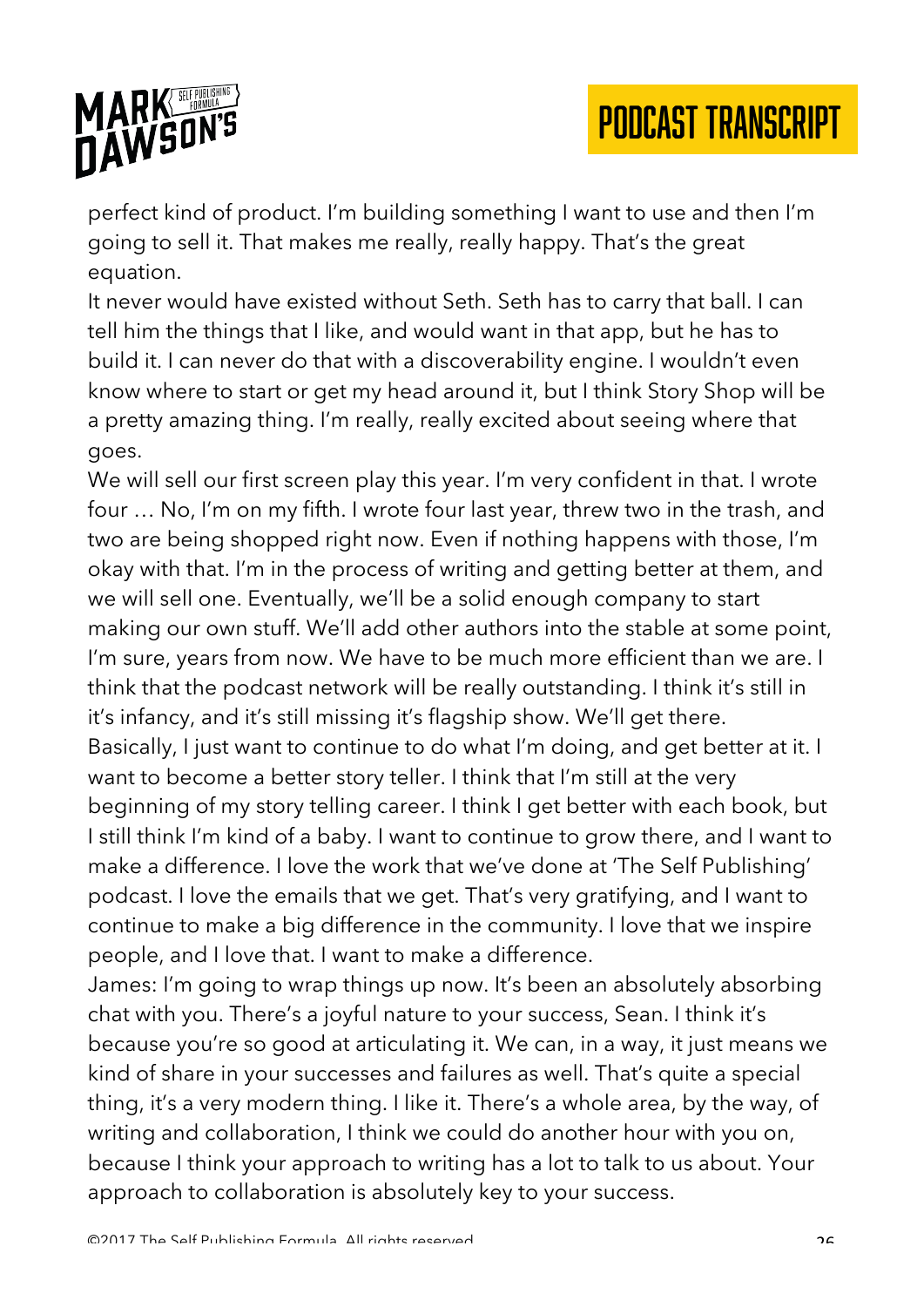

Sean: I love that subject. I could talk on it for years.

James: That's me tuning you up to try and get you back at some point. I know you're a busy man, but we'd love to have you back. I think on those two areas, alone, would be very beneficial. I'm just talking personally. This is just for my life, I need to hear more of you, but I'm sure everyone does. Sean: I'd be happy to.

James: All right Sean, thank you so much for joining us.

Sean: My absolute pleasure. You guys have a great day.

James: Different interviews have different purposes with our podcast, and there will be interviews in the future where people will be making … and we've had them already with Marie and so on. People making notes, and little actions that they're going to take. With Sean, really, it was about that energy, that approach, that's going to be your foundation for being successful. I actually find it really quite inspirational. I don't say that about every interview, but I did with him.

Mark: Yeah, Sean has built something pretty special with Johnny, and Dave, and Garrett now, as well. Just listening to how he structures his day, and how he's been able to work it around so he can spend more time with his wife, and just going to build the life that he's always wanted. It is inspirational. He's done lots of different things. He's got a lot of experience, and I certainly learned some things about Sean that I didn't know before he spoke to us. I hope everyone found that as interesting and inspirational as I did.

James: Yeah, I mean I haven't gone all the way in terms of having the nap, and doing the hot yoga and stuff, that he talked about; but I did, as a result of us recording that interview, I changed the way I order my day. I've changed my whiteboard, which I have basically a board where I just have the long list of everything that needed to be done at some point. I now have it divided in two, and on the right hand side is what needs to be accomplished today. It really makes a difference to the way that I approach each day. I know that I can tick things off, and I know I've done that. I feel a lot more settled than before where it was just this vague feeling there was a load of stuff to do. I think that organization approach, which includes